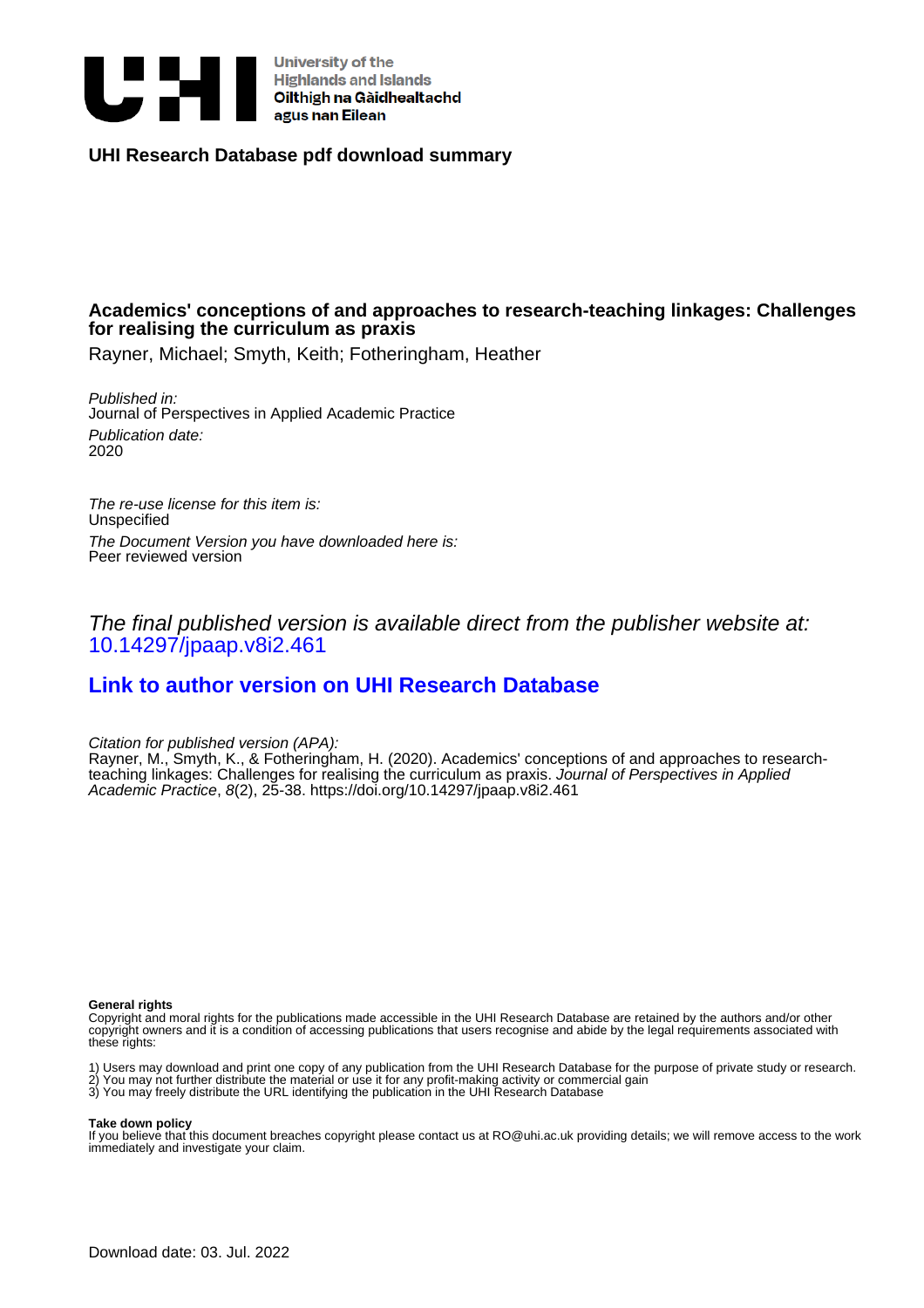# **JOURNAL OF** Perspectives in Applied Academic Practice



# Academics' conceptions of and approaches to research-teaching linkages: Challenges for realising the curriculum as praxis

Michael Rayner, Keith Smyth and Heather Fotheringham, University of the Highlands and Islands

# ABSTRACT

In this paper, we seek to provide a rich exploration of the conceptions of and approaches to research-teaching linkages (RTL) that are held and undertaken by scholars, researchers and academics within Higher Education (HE). The work we report has been undertaken as part of a longitudinal institutional project to broaden and deepen engagement with RTL in a geographically distributed university that sits within a particular social and economic context. The project has a primary focus on exploring creative new ways to embed RTL principles and practices across a broad range of subject areas, within formal learning and teaching, and curricula, in such a way that the intellectual work our students undertake and produce has a direct value to the needs of the wider communities the university serves.

Within this paper, we present key aspects of our work and findings to date in three distinct parts. Part 1 summarises the main findings from an extensive review of the literature related to RTL that we undertook, and in which we synthesise the literature on RTL into four distinct areas comprising: perceptions of RTL; principles of RTL; productivity in RTL, and practice in RTL. In the latter area we consider the concept of the 'curriculum as praxis'. Part 2 of the paper describes and reports on the emerging findings of our own research, which took the form of a phenomenographic study investigating the conceptions of and approaches to RTL within the range of staff who are participating in the aforementioned institutional project. The phenomenography represents a contribution to a relatively small research base of phenomenographic research concerning RTL. In Part 3 of the paper we consider and look towards how we reconcile the promise and possibilities of RTL, particularly in relation to the 'curriculum as praxis', with the perceptions and practices emerging from our phenomenographic study. In doing so we offer a consideration of practical next steps that we are now taking, including recommendations we hope others may find useful.

**Keywords:** Research, teaching, research-teaching linkages, RTL, curriculum, praxis, phenomenography

### **1ntroduction**

### **Institutional context**

The University of the Highlands and Islands (UHI) is a relatively young, geographically distributed and academically diverse Higher Education Institution, which is based in Scotland. The university characterises its core academic mission and focus as being related, in part, to its geographical context and an aim to promote and deliver transformative empowerment (economic, social, and educational) within the region in which it is located. This comprises the entirety of the Highlands and Islands of Scotland which, for comparison, is an area roughly the size of Belgium. UHI is a federated university that encompasses both Further Education (FE) and Higher Education (HE), and is comprised of thirteen Academic Partners (APs) across the region which include FE and HE focused colleges and specialist research institutes.

The economic and broader societal needs of the Highlands and Islands have a number of unusual, if not unique, characteristics within Scotland, but with similarities to a number of other parts of the world (e.g. areas of Canada, Scandinavia, and the Republic of South Africa). The University operates across a rich range of communities, from academic facilities (or campuses) in one small city (Inverness) and medium-sized mainland-based towns, to various locations on the Islands of Scotland, and smaller settlements on both the mainland and the islands. These facilities are complemented by a network of learning centres that are located across the region in largely remote and rural contexts, to provide physical and accessible space for the university's students who live and work in their home communities.

The region is largely dominated by Small and Medium-sized Enterprises (SMEs) rather than large-scale businesses and industry, along with many highly active localised community groups. However, the importance of the Highlands and Islands region to the Scottish (and broader UK) economy has been recognised not least in terms of tourism, environmental science, history, culture, fisheries, whisky production, forestry, and offshore wind and wave energy.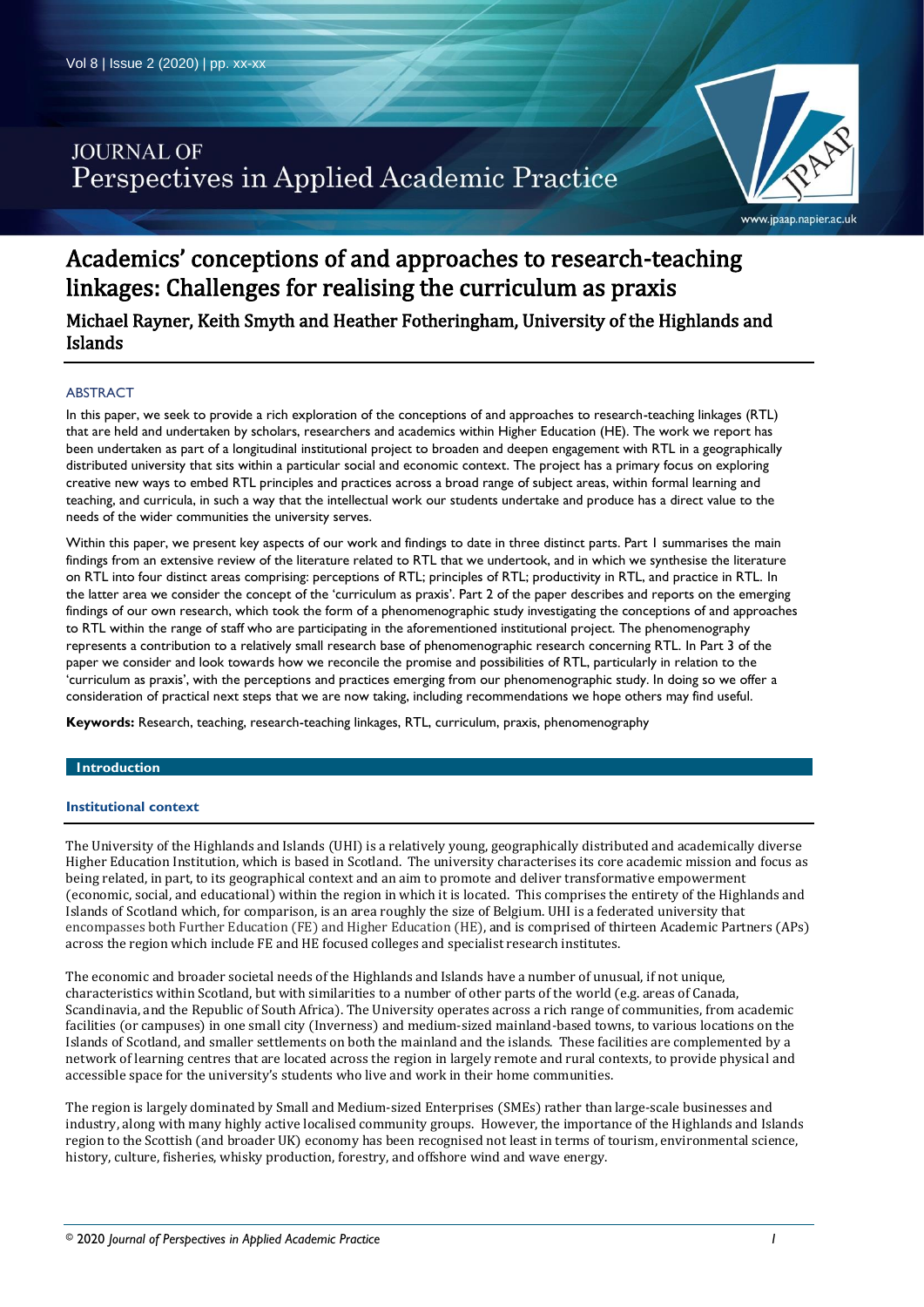UHI's links with its various communities, and with the economic, social and cultural interests that affect the region as a whole, have led to opportunities for engagement in research and teaching, and the linkage between the two, that provides an essential source of opportunity. Within this general context, the university has made a deliberate commitment to develop, extend and embed research-informed teaching and curricula, and to ensure a high quality, contemporary student learning experience. However, while many staff draw upon their own current research, and that of others, in their teaching practice, it is recognised that there is scope to go further in the alignment between, and integration of, research and teaching. Through doing so, the university hopes to not only further enhance learning and teaching, but also: foster an increasingly strong research culture that will ensure the continued relevance of the curriculum to the region and our communities, and to our students with respect to their employability; support greater staff and student engagement in research and knowledge production; and support student transitions from FE to HE, and onwards into postgraduate study and research.

# **Overview and purpose of investigation**

In the light of the above, the university approved a broad-based Research-Teaching Linkages (RTL) project to enhance, embed and then extend the institution's approach to RTL activity, and thereby to establish a fresh and relevant approach to research-informed curriculum development that is both academically robust and fit for purpose in the unique context of UHI. The project, initiated during 2017 and running to 2022, secured endorsement to progress across the institution's FE and HE activity, but with an initial focus on undergraduate and postgraduate HE and the transition points from FE to HE. While the work we report herein is therefore focused on RTL with HE, the issue of RTL within FE is central to our ongoing work for the RTL project and we are progressing research and developmental activities pertaining to this at the moment.

The initial aims of the RTL project were to: (a) establish an understanding of the different ways in which RTL can be conceptualised and understood, including the potential value of RTL to internal and external beneficiaries; (b) to work with ten 'pilot' groups, comprised of modules and programmes in a range of discipline areas, to evaluate and enhance RTL in the curriculum and associated learning and teaching activities; (c) to develop and implement resources and interventions to support a wider cascading approach to the development of RTL; and (d) produce research-informed outputs for the sector.

It should be noted that while we recognised from the outset the spectrum of activities and range of terms that can be associated with RTL, including research-informed teaching, research-based learning and teaching, and research-led learning and teaching, we use the term RTL as an overarching one that encompasses the aforementioned and other recently emerging practices. The latter include, and which we subsequently come on to explore, concepts and approaches related to 'Student as Producer' (Neary, Saunders, Hagyard & Derrico, 2014) the Connected Curriculum (Fung, 2017), and 'the curriculum as praxis' (Hall & Smyth, 2016; Johnston, MacNeill & Smyth, 2019). The latter, concerned with conceptualising and enacting the curriculum as a means and medium through which to address directly the knowledge requirements and needs of our wider communities and society, was identified as a key touchstone and aspirational end point at the outset of the project.

Since being initiated, the project has expanded to working with module and course teams in fifteen different disciplines rather than the ten originally aimed for, due to higher than expected levels of interest for participating in the project. The disciplines we are working across include music, art, business studies, computing, theology, Gaelic, drama, psychology, health sciences, early years childhood development, ecology, sustainable development, teacher education, higher education practice and marine science. Colleagues from across these disciplines and from the majority of the university's academic partners are being supported to explore, enhance and share their RTL practices through a longitudinal series of workshops, peer-peer support, and critical friend input from both within and out with the university from colleagues who are already well versed in the challenges of, and pedagogic approaches for, implementing RTL.

It is mainly with aims (a) and (b) above that this paper is concerned. With respect to (a), key activities undertaken to date have included: an extensive literature review conducted to summarise and synthesise theory and research, which have served to provide a strong and extensive grounding for the activities of the project; and a phenomenographic investigation which allowed us to explore the range of ways in which RTL was being conceptualised and practised by those colleagues who are participating in the project. The interviews conducted for the phenomenographic investigation also served to evaluate existing practice, therefore partially addressing (b). In what follows, we consider first the key findings from the literature review, and what this tells us in relation to how RTL is conceptualised and practised within the wider field, and then explore the nature and key emerging findings of the phenomenographic investigation.

We then conclude by reconciling the findings and implications of the literature review and phenomenography, and evidence our progress towards fulfilling aim (c) by exploring some of the current and future resources and interventions that are being implemented to support a wider approach to developming RTL within the curricula and learning and teaching at UHI.

### **Part 1. Review of the literature**

Many scholars trace the origins of RTL to von Humboldt's view that unification between teaching and research is the very characteristic that separates university from school education (von Humboldt, 1810), and this view remains still prevalent in the more recent literature we come on to explore. The main body of work concerning RTL emerged in the 1990s, certainly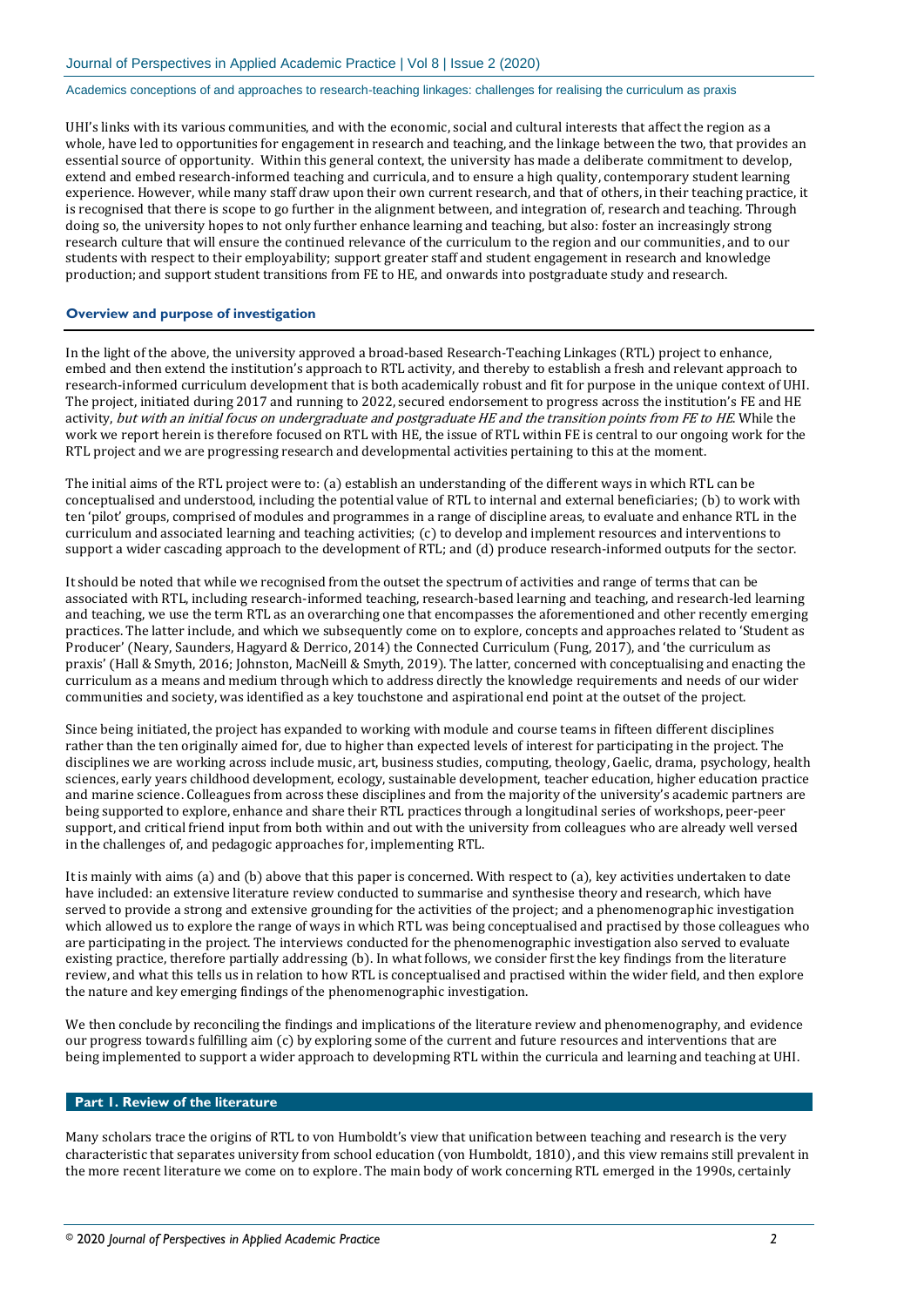within the UK, when increased attention on RTL was partly a response to the rapid expansion of participation in HE that was occurring at that time (primarily post-1992). The political discourse around the massification of HE focused on the economic role that universities play in producing the future workforce, which raised important questions concerning the purpose of the university and the nature of relationship between research and teaching (Mcnay, 2006).

There were also several policy developments globally in the late 1980s and the 1990s which provided an additional focus to scrutinise RTL. In the UK this included The Dearing Report (NCIHE, 1997), which recognised that "a distinctive feature of higher education is the link between research, scholarship and teaching" (Section 8.9) and observed that teaching was perceived as 'devalued' in comparison to the substantial funding attached to research. The Magna Charta Universitatum (Various, 1988) constituted an agreement between over 300 European universities concerning the guiding principles for universities, stating that teaching and research should be 'inseparable' in order to deliver relevant teaching and meet societal needs. In the USA, the Boyer Commission report (1998) made ten recommendations for the transformation of undergraduate education, the first being to make 'research-based learning' standard in all universities.

The literature concerning RTL is expansive. This is partly due to the wide range of activities that can be conceived under both 'research' and 'teaching', along with the myriad ways these different activities can be linked. However it is possible to identify distinct strands of thinking and research. Smeby's (1998) review of the literature exploring the relationship between research and teaching distinguished between literature concerning: historical lines of development; productivity (in research) of academic staff and evaluation of teaching; and association between research and teaching (as manifested in teaching). In a more recent review, Malcolm (2014) also identifies three broad areas of the literature concerning: enabling the nexus in academic practice; enhancing the nexus in practice; and evaluating progress and potential.

Using the broad distinctions identified between Smeby (1998) and Malcolm (2014) as a starting point, and drawing on some of the same and also more recent literature, we found it beneficial in our own review to differentiate between four areas of RTL theory and research concerning: *Perceptions* of staff, students and other stakeholders on the link between research and teaching; Principles that articulate what the link ought to be, and what activities can be classified as linking research and teaching; Productivity in which evidence for a positive connection between research activity and teaching is established; and Practice (and praxis) concerning the wider effects or impacts of linking research and teaching. The strands are not wholly distinct conceptually or chronologically but form convenient categories through which to consider the field.

### **Perceptions of research-teaching linkages**

Ramsden and Moses (1992) state that "Few beliefs in the academic world command more passionate allegiance than the opinion that teaching and research are harmonious and mutually beneficial" (p. 273). This 'received view' that research and teaching are, and ought to be, linked is intuitively appealing. However, many studies focusing on perceptions of RTL reveal mixed views amongst academics and students concerning the nature of the research-teaching relationship, and whether it is beneficial. Some studies do underline an acceptance of the received view by academics (e.g. Neumann, 1992; Stanton, Taylor & Stanaland, 2009), yet others reveal more variation in staff perceptions. Robertson and Bond (2001) identify five different experiences of the research-teaching relationship ranging from 'Research and teaching are mutually incompatible activities' to 'Teaching and research share a symbiotic relationship in a learning community'. Further studies support a perceived separation of research and teaching in the lived experiences of academics (e.g. Bazeley, 2010; Kyvik, 2013).

Studies involving students show that they perceive some benefits to being taught by staff who are research active, such as increased understanding of their subject, perceiving their course content as relevant and current, and stimulating students' interest and enthusiasm (Neumann, 1994; Jenkins, Blackman, Lindsay & Paton-Saltzberg, 1998; Lindsay, Breen & Jenkins, 2002). However, students also report negative aspects of staff involvement in research, including staff research interests dominating the content of what they teach, lack of staff time due to research commitments, and apparent lack of staff interest in students' learning (Healey Jordan, Pell & Short, 2010; Turner, Wuetherick, & Healey, 2008; Hajdarpasic, Brew & Popenici 2015). Students also identify research as something that happens quite separately from them (Jenkins et al. 1998, Lindsay et al. 2002; Zamorski 2000) so while staff being research-active is something they value, they do not necessarily view themselves as part of a research community. There is also some evidence that student perceptions diverge with those of staff concerning the very nature of research itself (Buckley, 2011), with staff viewing research as the pursuit and generation of new knowledge, but students focusing on the process of enquiry rather than the product.

Characterisations of the nature of the research-teaching link have emerged from these studies. Neumann (1992, 1994) creates a framework which characterises the link as operating on three levels: tangible (the transmission of knowledge and skills); intangible (the transmission of approaches and attitudes to knowledge); and global (the direction given to course offerings by departmental research activity) (Neumann, 1994, p.324). Similar features have emerged from other studies wherein staff identified the following activities as evidence of the link: teachers transmitting the latest knowledge from research to their students, and teachers encouraging them to develop a critical approach and think in 'research mode' (Robertson & Bond, 2001; Buckley, 2011).

#### **Principles of research-teaching linkages**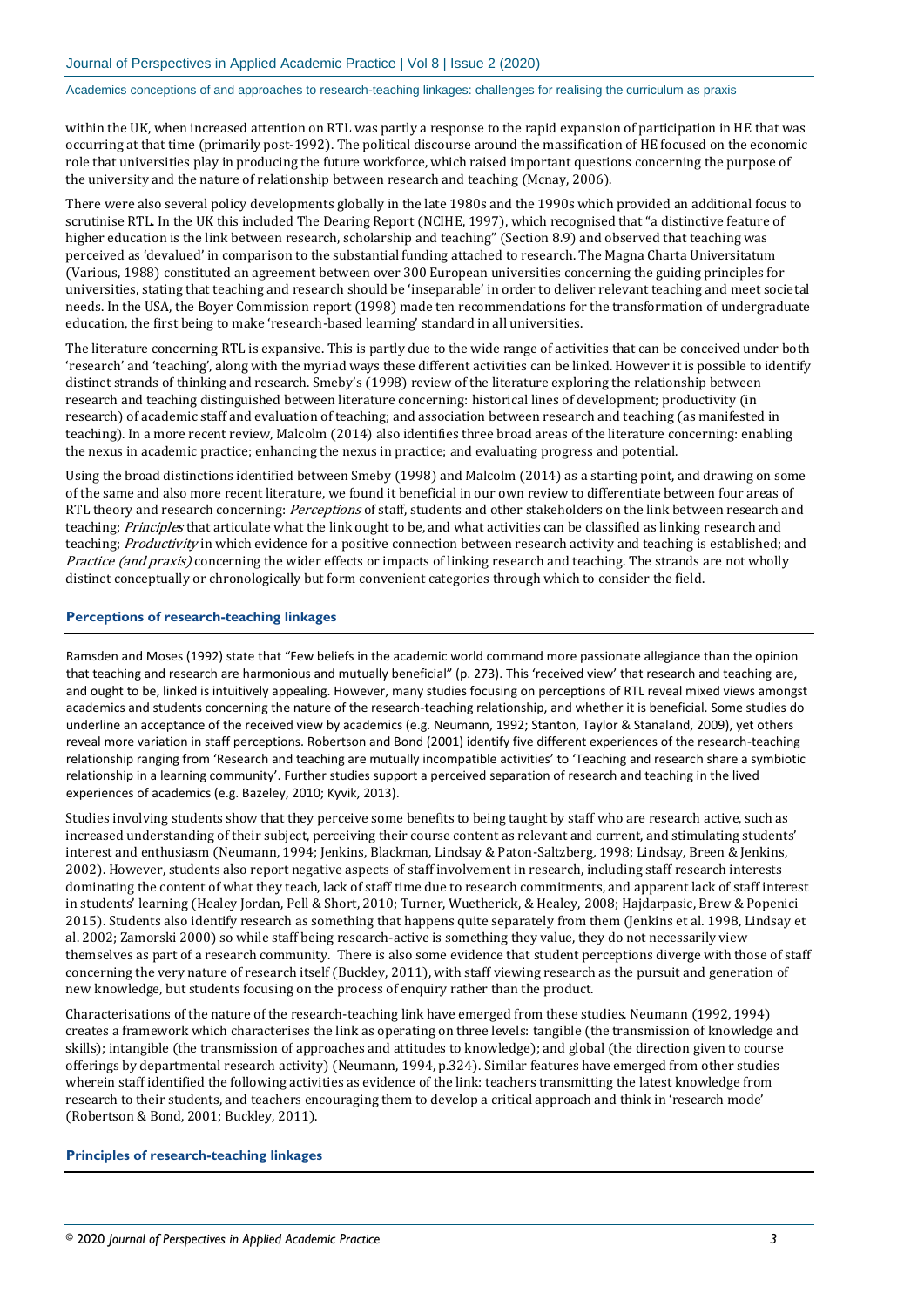A substantial portion of the RTL literature is concerned with establishing the nature of the link between research and teaching. Studies within this area are largely normative (stating what the link ought to be) and conceptual (unpacking the concepts of both 'research' and 'teaching' to draw conclusions about how they are linked). Implicit is the view that linking research to teaching enhances student learning.

The most prevalent typology of RTL activity is that of Healey (2005, 2009) who distinguishes between four types of teaching via their relation to research on two axes. The first axis depicts which aspects of research are emphasised, and ranges from the content of the curriculum at one end to problems and processes at the other. The second axis depicts the approach to teaching that is taken and whether this is teacher- or student-focused. The model describes four types of teaching: researchtutored, research-based, research-led and research-oriented. These are summarised in Figure 1 below, along with examples of the type of curriculum content that exemplifies them.





#### **TEACHER-FOCUSED**



Brew (2006) constructs two alternate models of the relationship between teaching and research, based on different conceptions of knowledge and of teaching. The first model characterises knowledge as objective and separate from knowers and aligns this to teacher-focused approaches based around the transmission of information from teacher to student. The second model characterises knowledge as constructed, with the corresponding teaching as student-focused and based around students' conceptual change rather than knowledge acquisition. Other typologies exist, such as Ozay (2012) who adds a fifth 'quadrant' ('research-informed') as a central element governing the whole model. However, few diverge greatly from the Healey model (Elken & Wollscheid, 2016, provide a fuller synopsis of this area of the literature).

Healey particularly advocates the 'student-focused' approaches in the top half of the typology, favouring research-based teaching (quadrant 2) as the focus of RTL activities: "students are likely to gain most benefit from research, in terms of depth of learning and understanding, when they are also involved in research, for example, through various forms of active learning, such as inquiry-based learning" (Healey, 2005: 68) Healey and Jenkins also argue that the richest, most effective forms of learning occur when "students learn and are assessed in ways that come as close as possible to the experience of academic staff carrying out their disciplinary research." (2009, p.3). Healey's model is one of the key pieces of literature within RTL, and widely cited. However, Malcolm (2014) points out that the four quadrants only partially represent actual practice in RTL, contending that "They are useful organising devices rather than conceptual models" (2014, p.293).

#### **Productivity in research-teaching linkages**

The 'productivity' strand of the RTL literature concerns attempts to provide evidence to substantiate the view that linking research with teaching is beneficial, and consists mainly of quantitative studies. These studies focus exclusively on the influence that research can have on teaching, particularly on showing "that research productivity enhances teaching effectiveness and not the other way round." (Brew & Boud, 1995, p.264-5). The emphasis within this area of the literature is not on what and how students are taught (as in the Healey model) but on the link between the work and outputs of teaching staff with respect to their engagement in research activities and whether that evidences them being effective teachers.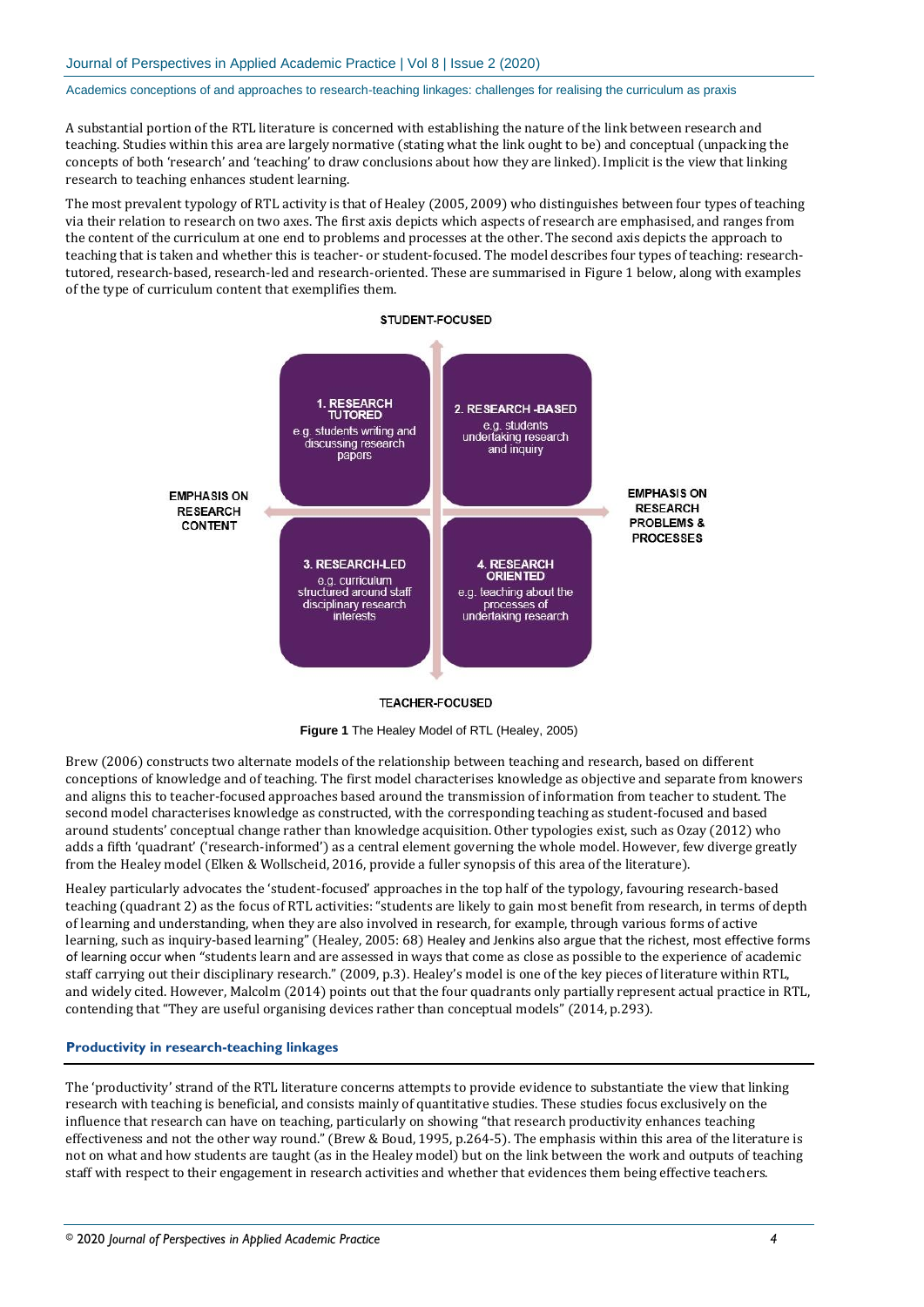In many of these published studies, little evidence is found to support such a link. An early study in the UK (Centra, 1983) showed no significant relationship between research productivity and teaching effectiveness. This is echoed by studies in the United States (Feldman, 1987), Australia (Ramsden & Moses, 1992) and most significantly by Hattie and Marsh's metaanalysis of several empirical studies which showed a zero or weak relationship between research productivity and teaching effectiveness (Hattie & Marsh, 1996). Others have criticised the 'narrow view' taken in these studies, arguing that reducing research to, for example, the number of publications and reducing teaching effectiveness to student evaluations of teaching, fails to take account of the multifaceted nature of both teaching and research (Brew & Boud, 1995; Elton, 2001).

In a more recent study, Galbraith and Merrill (2012) replace student perception as a measurement of teaching quality with a standardised test of learning outcomes. They find a positive and significant correlation between the research productivity of individual teaching staff and teaching effectiveness when measured by students' achievement on a standardised test. This result is dismissed by Malcolm (2014) as falling foul of the same criticisms that apply to earlier quantitative studies; i.e. "specifying what counts as research and including all legitimate outcomes of teaching quality persist in undermining the value of this line of enquiry" (Malcolm, 2014, p.292). However, the finding of the study; that staff research productivity correlates with student performance, is noteworthy, whether or not it constitutes positive evidence of a substantive and meaningful link between research, teaching and student learning.

### **Practice (and praxis) in research-teaching linkages**

Studies concerning the practice of RTL are mainly confined to examples of students engaging in 'research-like' activities (quadrant 2 in Healey's model). These span a huge range of teaching practices including: group work, authentic assessment, active learning, experiential learning and inquiry/enquiry-based learning. Studies range from purely descriptive case studies of 'research-type' activities to evidential studies which provide data concerning the effectiveness of these practices at generating outcomes such as improvements in student learning and skills development. There is considerable overlap between many of the concepts in this area, for example experiential learning and inquiry-based learning can be regarded as a subcategory of active learning (e.g. Spronken-Smith, Walker, O'Steen, Matthews, Batchelor & Angelo, 2008). Additionally while all forms of enquiry/inquiry-based learning could be described as learning in 'research mode' (Levy & Petrulis (2012) use the terms 'research' and 'inquiry' interchangeably) this is arguably not true of all instances of group work, for example.

In terms of what might be termed 'research-like learning' Freeman et al. (2014) present an impressive body of evidence of the effectiveness of active learning in science, engineering and mathematics. The activities and interventions classified as 'active-learning' in this study were broad (group working, use of personal response systems, studio or workshop-based teaching) and varied in intensity from occasional use within a module or programme to whole modules based around studio work. Their meta-analysis of 225 studies showed that students engaged through active learning approaches, as opposed to those receiving traditional lecture based teaching, scored higher on exams and were less likely to fail.

Wood's (2010) meta-analysis of enquiry based learning projects found benefits for students in terms of attainment, engagement and interest, students' enjoyment of their learning experiences, group cohesion, and movement to "independent and active modes of learning" (Wood, 2010: 24). Healey and Jenkins (2006) also cite a number of studies that show the benefits of active and research-based learning on student skills and understanding. These include Blakemore and Cousin (2003) who showed that students involved in research reported greater levels of understanding, greater feelings of belonging and the enhancement of generic and specific skills (Blackmore & Cousin, 2003, 24–25). Additional studies also link active learning to enhancements in student learning and skills development (e.g. Adedokun & Burgess, 2011; Cheesman, 2015), while Pascarella and Terenzini's (2005) review of the literature on undergraduate research demonstrate positive effects on persistence, completion and transition to postgraduate study.

Current thinking related to RTL in practice, and the wider benefits this may bring, has been advanced in recent years by the implementation of the 'Student as Producer' work at the University of Lincoln, and the 'Connected Curriculum' initiative at University College London (UCL). Student as Producer began as a project at the University of Lincoln between 2010 and 2013 (Neary, Saunders, Hagyard & Derrico, 2014). The project's aim was to promote research-engaged teaching "as the organising principle for teaching and learning across all subjects and all levels of taught provision at Lincoln" (Neary et al. 2014, p.5). Like earlier proponents of RTL, the intellectual basis for the Student as Producer movement looks back to Humboldt's idea of the university in which research and teaching were fundamentally linked, and to the work of Boyer in transforming the educational experience of students at research intensive universities (Boyer Commission 1998). Student as Producer also draws on critical pedagogy (e.g. Freire, 1970; Rikowski, 2006; Amsler and Canaan, 2008) and the work of Vygotsky (1986).

For Vygotsky, learning must be attached to practical tasks in order to lead to intellectual development. The Marxist grounding to Vygotsky's thought sees 'learning by listening' as akin to the "alienating labour process of the capitalist factory" (Neary, 2010. p.5). Key to this thinking is that students should not consume 'ready-prepared' knowledge that is packaged up and presented to them by the teacher, but be actively engaged in practical tasks through which true learning can occur. Student as Producer is a dialectical alternative to 'Student as Consumer'; a phrase which denotes both the student as the passive consumer or recipient of knowledge, learning and teaching, and as the customer in the transaction which is their university experience. There is a strong 'student as public scholar' dimension to Student as Producer too, wherein "undergraduate students [are] working in collaboration with academics to create work of social importance that is full of academic content and value" (Neary & Winn, 2009. p.193).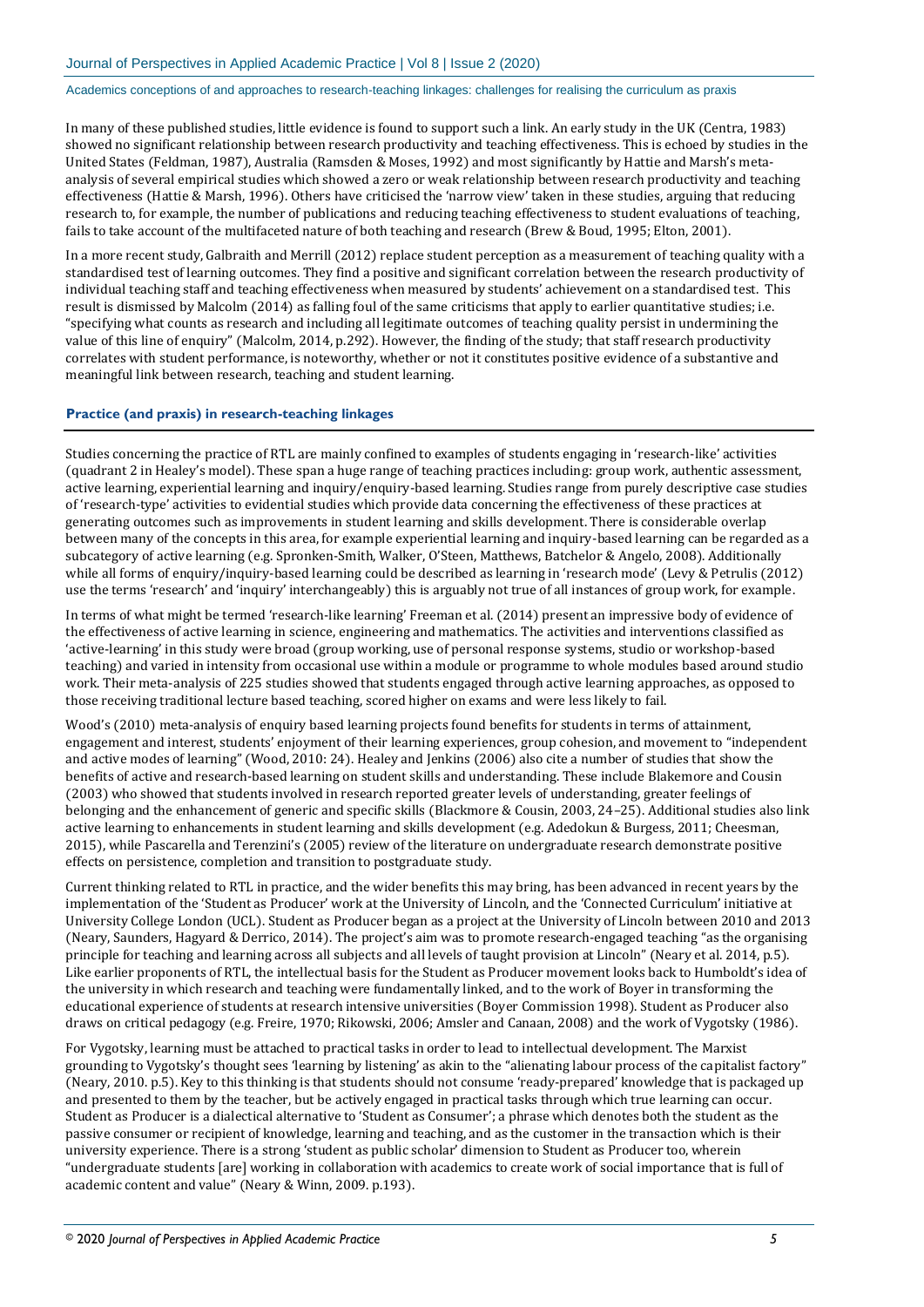The endeavour to produce knowledge and knowledge artefacts of social and intellectual value beyond the university itself is also central to the Connected Curriculum at UCL (Fung, 2017). The Connected Curriculum framework is an institution-wide scheme that aims to embed six RTL dimensions within the learning experience at all levels (Fung, 2017, p.5): (1) Students connect with researchers and with the institution's research; (2) a throughline of research activity is built into each programme to support cumulative learning; (3) students make connections across subjects and out to the world; (4) students connect academic learning with workplace learning for employability; (5) students learn to produce outputs to make a meaningful contribution to society (e.g. assessments directed at an audience, to meet specific needs); (6) students connect with each other, across phases and with alumni, in being part of a learning and research community.

Fung (2017) subscribes to the Humboldtian notion that the connectedness of research and teaching is fundamental to the very notion of a university, and also argues that the positive impact between linking research and teaching is two-way rather than one-way: "Creating a curriculum that links these diverse landscapes of enquiry more explicitly and more creatively for students has the potential not only to enhance the quality of education but to enrich research itself, and to strengthen further the impact research and scholarship already make on the world" (Fung, 2017, p.2)

In considering the different ways the curriculum can be enacted, Hall and Smyth (2016) explore key distinctions between the curriculum as: a body of knowledge and skills to be transmitted and learned; a process of interaction between teachers, students and knowledge; and the concept of the curriculum as praxis, drawing on Freire's (1970) definition of praxis as "reflection and action directed at the structures to be transformed" (p.126). In the examples of Student as Producer, and particularly the Connected Curriculum, there is a commitment to the 'curriculum as praxis' in the relationship between research-based activity, student learning, and meeting wider societal needs and challenges.

This positioning of the curriculum is also central to the model of the 'Digitally Distributed Curriculum' proposed by Johnston, MacNeill and Smyth (2019), which is based on the values of praxis, public pedagogy and participation, linked to enabling dimensions that include co-location, porosity, co-production and open scholarship, and associated pedagogic practices and interventions. Within their model, students engage as digital public scholars in undertaking individual and collaborative projects with a clear public dimension, sharing outputs as digital artefacts and open knowledge resources.

# **Part 2. Our original research**

Phenomenography was selected as the research and analysis method through which we would explore the range of ways in which RTL was being conceptualised and practiced by those colleagues who are participating in the project, with the interviews conducted across 2017 to 2019 at the various points at which colleagues joined the project. The findings therefore represent the conceptualisations and current practices of colleagues that were being held and implemented either at the outset or shortly into each individuals' engagement with the RTL initiative, and prior to engaging in enhancement activities.

The phenomenographic study is one of two the project is conducting. There will be another conducted towards the end of the project to explore whether there has been any marked evolution in how participants think about and implement RTL. The colleagues who are participating in the project and interviews will also be taking forward in their own right another research dimension to the project, which is to evaluate (by various means) the RTL experiences of their own students.

To this end all of the colleagues who are participating in the RTL project are also co-investigators, and were named as such on the ethical approval application for the project. The ethical approval for the project, granted by UHI in 2017, applies to each aspect of the longitudinal research being undertaken: the initial and concluding phenomenographic studies, and the research and evaluation of the student experience being undertaken within the context of the pilot projects.

#### **Participants and consent**

Participants for the RTL project were identified through an open call within the university. This brought forward colleagues from across twelve of the aforementioned discipline areas, with an additional three areas subsequently becoming engaged in the project (these being drama, marine science and higher education practice). All of the participants were experienced educators within their discipline area (i.e. none were 'early career'), with each having module and/or programme leadership responsibilities. Four participants also held senior academic roles within their own Academic Partner or with the university (curriculum leader, reader, research co-ordinator, professor). Experience of research within their respective disciplines varied. The four colleagues holding senior academic roles had well-established research profiles. Within the remaining participants, there was a broad division between those engaged in knowledge exchange with industry and/or disseminating practice and evaluative work through report writing, presenting or other scholarly activities, and those who had been engaged in undertaking and disseminating their own research including producing peer-reviewed publications.

For the initial phenomenography reported herein, interviews were conducted with fourteen academic staff across the aforementioned discipline areas (excluding the three discipline areas identified as becoming subsequently engaged). In two instances two individuals were teaching on the same modules and programmes. However they were interviewed individually, in adherence with the phenomenographic method, and also because the primary interest was with gauging the range of conceptions, perceptions and experiences of RTL across the group.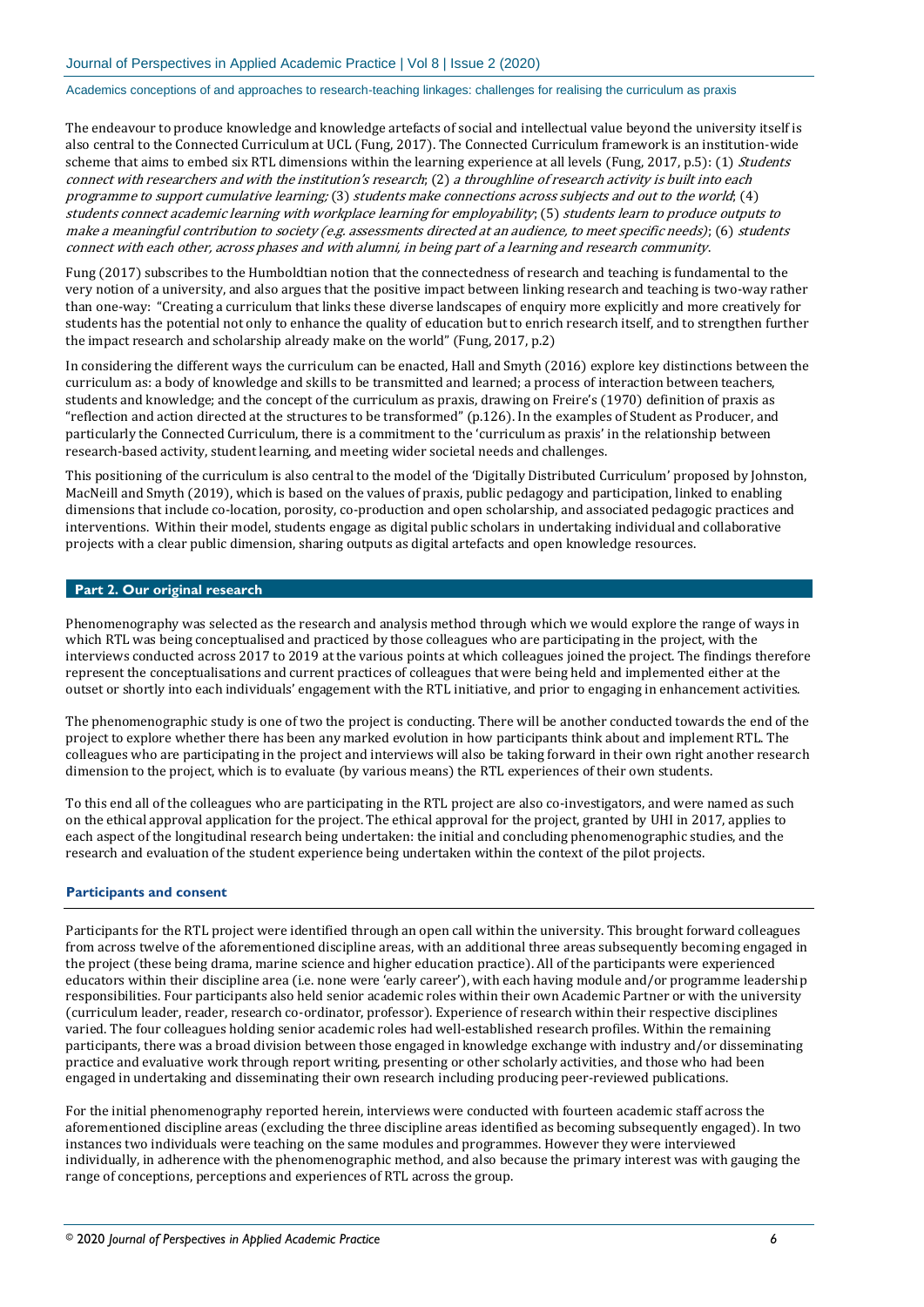Individual interviews lasting typically 40-50 minutes were undertaken. Each interviewee was asked a number of open, nonleading questions, with the opportunity for follow-up prompts and questions where necessary. All interviews were audio recorded, transcribed verbatim, and then analysed according to the phenomenographic thematic analysis process. The qualitative research application NVivo was used to manage the transcripts and assist with organising the thematic analysis.

#### **Illuminating current practice and conceptions**

Phenomenography is an educational research method that is concerned with illuminating and understanding the qualitatively different ways in which the same educational phenomena, and aspects thereof, are perceived, conceptualised, approached and experienced (Marton, 1994). While originally focusing on different dimensions of the student experience of learning in HE contexts, including reading academic texts, revising for exams, problem-based learning, and the nature of deep, surface and strategic approaches to studying (Marton, Hounsell & Entwistle, 2005), phenomenographic research has also contributed substantially to our understanding of the experiences of academics and other educational practitioners.

Phenomenographic investigations that have explored dimensions of the staff experience have spanned issues and areas of practice including experiences of educational leadership (Martin, Trigwell, Prosser & Ramsden, 2003), conceptualisations relating to scholarship and scholarly practice (Trigwell, Prosser & Taylor, 1994; Trigwell, Prosser & Waterhouse, 1999), and experiences of becoming a university teacher (Akerlind, 2004).

Within the area of research related development, experience and practice, Brew (2001) took a phenomenographic approach to identifying qualitatively distinct external and internal orientations that academics held towards undertaking research, and different perceptions of research in relation to: answering questions/solving problems; discovering, uncovering or creating meaning; the social exchange of knowledge and ideas; and as a personal journey of discovery (Brew, 2001, p. 280).

The five qualitative differences in how the relationship between research and teaching was conceptualised by academics, as identified in the phenomenographic study by Roberston and Bond (2001) mentioned in our literature review, comprised: research and teaching as mutually incompatible activities; little or no connection existing between research and teaching at undergraduate level; teaching as a means of transmitting new research knowledge; teachers model and encourage a research/critical inquiry approach to learning; and teaching and research sharing a symbiotic relationship within in a learning community (p.10). Furthermore, out with academia, Dupin, Larsson, Dariel, Debout and Rothan-Tondeur (2015) present a phenomenographic study concerning nurses' conceptions of learning to become researchers. This identified qualitative differences in becoming research engaged, including distinct modes of commitment and needs for support.

There is also a focused but interesting phenomenographic literature concerning student perceptions of the relationship between research, teaching and learning. This includes the study by Kawulich, Garner, & Wagner (2009) exploring student conceptions and misconceptions of social research, and the study by Joseph-Richard & Jessop (2020) concerning research informed teaching from the perspective of Masters students. We intend to explore this dimension of phenomenographic research further as we progress in supporting participating staff to evaluate their own students' experiences.

Beyond the semi-structured interviews that phenomenographic studies employ, at the analysis stage an iterative process of thematic analysis is undertaken to reveal the different ways in which aspects of the phenomena of interest – in our case perceptions, conceptions and practices related to RTL – have been experienced. The analysis process is focused on producing thematic 'categories of description' relating to different perceptions, conceptions and experiences pertaining to specific aspects of the phenomena. The categories of description are normally then organised into an 'outcome space' (model, framework, other representation) that attempts to depict the structural organisation of the categories of description and including the variation within and relationship between the categories of description (Marton, 1994).

Within our interviews, we explored questions that related to four broad themes: (1) personal views and perceptions in respect of the RTL and what this entails; (2) views and perceptions on the value and benefits of RTL to various individuals and constituents; (3) views and perceptions on the importance and significance of RTL in the university and the HE sector; and (4) views and perceptions of the challenges and/or opportunities that exist for the further embedding of RTL at UHI.

We now consider some of the selected key findings that have emerged from our interviews and subsequent analysis, in three specific areas pertinent to the current and subsequent directions for the RTL project at the university. The phenomenography, and the related findings, represents a further contribution to the relatively small published research base that has explored dimensions of RTL in HE, and one we hope will be of benefit beyond our specific project.

### **Perceived benefits to students**

With respect to participants' current understanding of RTL, in what we came to categorise as 'conceptions of RTL', the process of phenomenographic analysis revealed intentional dimensions focused on: current research informing the content of the teaching and the curriculum; students being 'research aware' through engaging with reading and analysing existing research within their discipline; and for students to learn about doing research (primarily to meet the requirements of undertaking specific coursework activities). For example: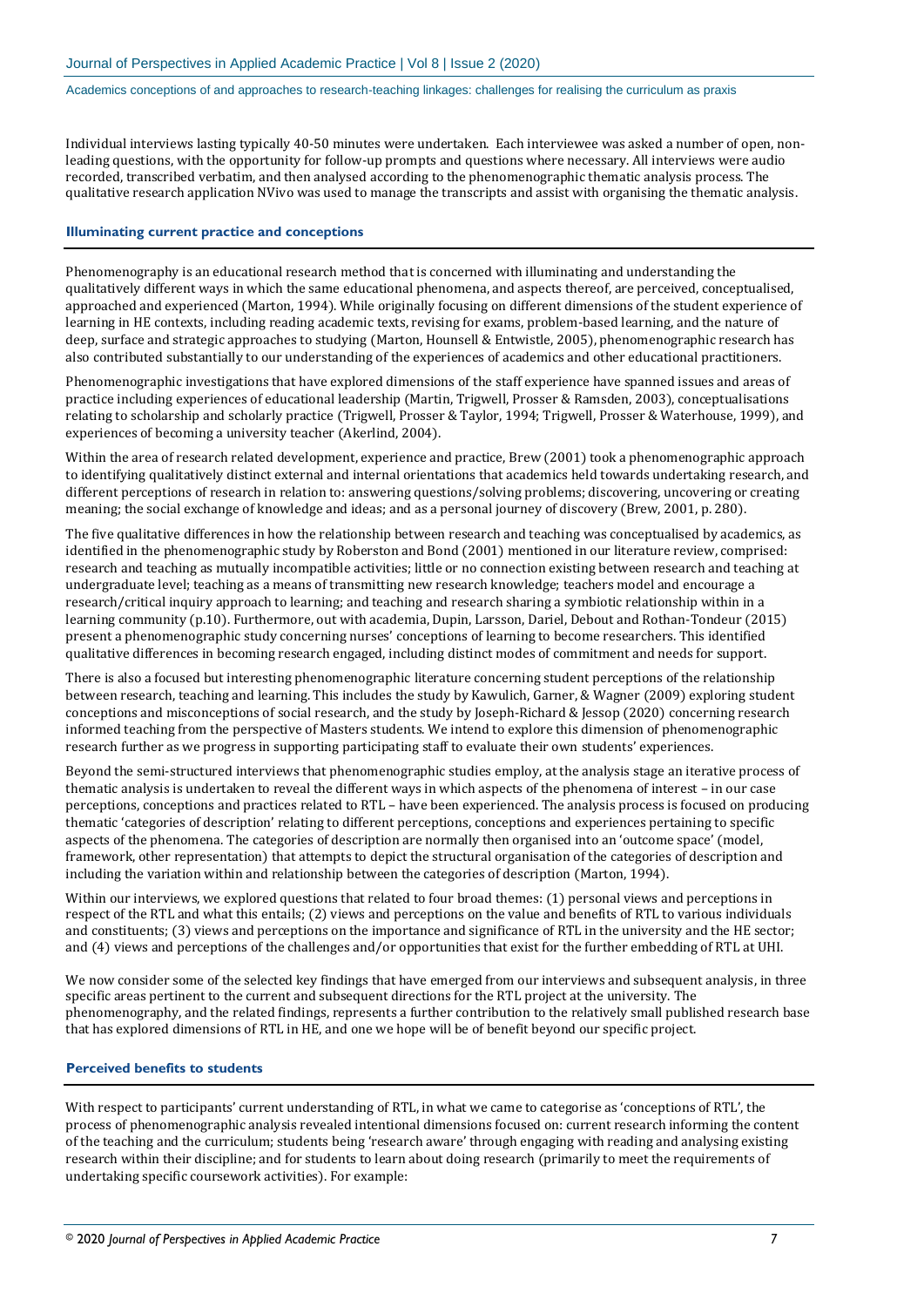"…my understanding {of what RTL is and entails} would be that it's kind of an ideal situation, I suppose, for the latest thinking in research, the latest findings to be informing the content of undergraduate courses."

"From a student's perspective, I would expect students' learning to be based around their research and relevant scholarly activity. I would expect them to be reading widely. I wouldn't be expecting them to be doing necessarily empirical research as you would if you are, kind of, an academic. Aside from, say, for dissertation and things like that."

There were emergent perspectives pertaining to the 'student becoming researcher', related to their identity and practice beyond their course and university, albeit this was seen as an ideal rather than something being activity embraced:

"The other layer would be…engaging the research community within the learners that I'm involved with. Trying to help them to understand that "Yes, you're here to learn and develop your knowledge and understanding. You're also active researchers in that capacity." Trying to help them to appreciate that that's what they're doing; and that when they leave they can still carry that on. It's not something that just ends when they graduate. For me, that layer is probably missing a little bit now."

Within phenomenographic research it is common to find the emergence of structural and referential dimensions in how the phenomena in question is being perceived, conceptualised or understood (Brew, 2001). We observed a relationship between the different ways in which RTL was being conceptualised and understood, and perceptions relating to what we came to identify as intentional or transformational dimensions for student learning and development.

These dimensions included 'developing critical thinking' and 'transitioning to practice', with the latter being linked to readiness for employment or progression into contexts where research and professional practice were related:

"It's about [students] trying to develop a critical eye. Develop a way of just questioning, pondering, thinking" and "Say even if you're going to be a primary school teacher, you need to be able to think critically about what you're teaching to your pupils"

"If they want to go on to a research career or if they want to go and work in public sector, for example, then they're aware of the latest thinking around policy and implementing into practice."

There was also an extrinsically focused dimension around students 'transforming the world' around them:

"…we're not set on this planet to just be told what to do and how to live our lives…It's not just about carrying out the research, it's about a way of being…so that when they [the students] go out into the world after you, regardless of the research or whatever they've done within the course, that they can give more. They can make a difference in this world."

However, and as partly alluded to above, while there were clear perspectives on what could be viewed as more personally developmental or outwardly transformational aspects to RTL, many of the actual practices described were within the domain of research informed teaching practice, extending through to research skills development:

"Over the last 20 odd years I've had quite a bit of experience of lecturing, so that's a combination of my own research and giving, you know, data examples and actually giving students the opportunity to work with that. So they're getting a real feel of the problems, issues, questions and things that you can kind of get from analysing a real data set."

Examples of students actually undertaking their own research within their modules and programmes were largely limited to small-scale investigative tasks and coursework involving 'desk research', and research design and data analysis activities undertaken in the context of research methods modules, as preparation for undertaking dissertations at undergraduate and Masters levels. The dissertation was perceived to be, and was the recurring example given, of students engaging in a substantive research task within their studies. However, broader practices that spanned the nexus between the teaching and learning, the curriculum, and the wider community, did emerge in two examples of consultations and project scoping proposals that formed the basis of group coursework activities in the areas of public health science and the arts. These involved what might generally be called 'participatory action research' investigations that were coordinated by the tutors, and within which students undertook authentic assessment in the form of producing project plans, briefs and resources.

### **Perceived benefits for and beyond the institution**

In exploring views and perceptions concerning the wider benefits, beyond the university, that a greater embedding of RTL in teaching and learning, and the curriculum, would offer, themes that emerged included 'research sustainability' and 'impacts on disciplinary practice'. These tended to be linked to the work or practice of the academics themselves, and the wider academic or disciplinary communities that they belonged to and which their own teaching and research supported:

"In my area, you know, in ecology and geography, you've got sites where you've got research that's been going on year on year or year and you're accumulating long data sets, linking students into that is incredibly valuable…The students keep going back each time, in order to take further forward, you know, a set of data and they're reanalysing it or analysing it in different ways. And of course, ultimately what you're going to get from that are papers…"

"Yes. I mean, in our case, the primary benefit would be, I would say, for the [type of organisation in question]. So in that sense, that's kind of a significant if not the main target group in that sense. So, our degree, whilst academic, is also vocational, preparing people for [a specific type of public-facing working practice]. So, I think the benefit of research-teaching linkages is that they teach and inspire students to be thoughtful [with respect to the form of practice being prepared for]."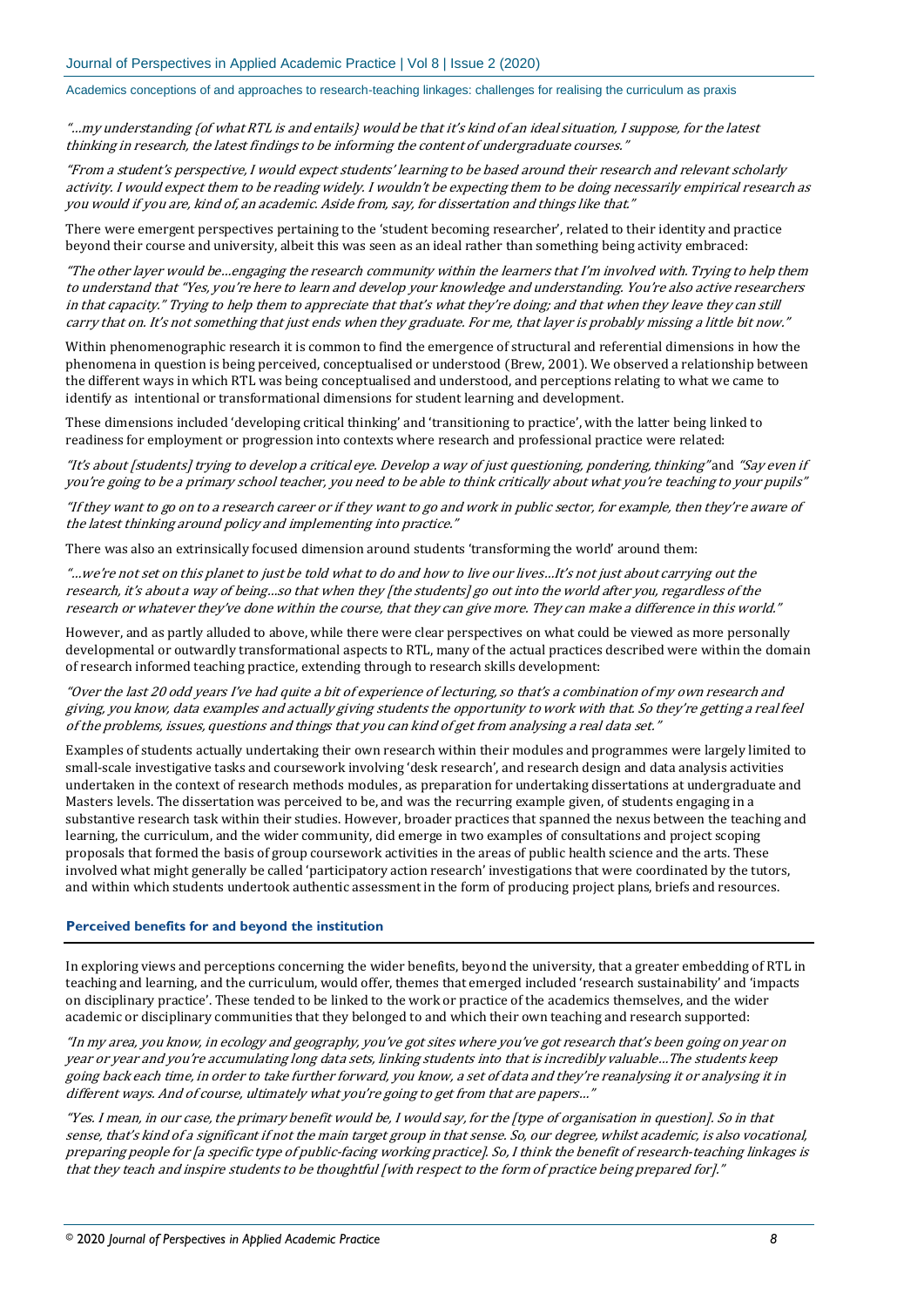The theme of 'societal impact' is clearly implied in perceptions such as those above, encompassing contributions through RTL to scientific endeavour, published knowledge domains, and public facing work and practice. It was also strongly evident in the aforementioned examples of public-facing participatory action research projects being progressed, including work to support addiction recovery groups through the redesign of consultation spaces in clinics:

The [members of the] addictions recovery groups say that when they are called for an appointment, they have to walk along this row of quite scary people, even just to get in to see a clinician…I will create a brief that will be wide enough to allow some of my emerging [student] artists who are involved in socially engaged art to participate [in the redesign of the spaces]."

# **Developmental dimensions**

In exploring perceptions around the challenges and enablers for the further development and embedding of RTL at the university, a range of themes were identified that included 'staff enablement' and 'student readiness' for engaging in RTL.

Qualitatively different perceptions relating to 'staff enablement' have included 'disaggregation of teaching and research', 'valuing of research and RTL' and 'demystifying research and RTL', for example:

"Better communication between staff that are purely teaching and staff that might be purely research. I don't know, I just think the closer the collaboration, the better. I think that would strengthen us to have one identity".

"a lot of the terminology that research uses, without really thinking about it, can sometimes be a bit of a barrier, There is a sort of notion of it as the other, as not teaching, and some of it probably is other to teaching, but not all of it...I think in some instances where there are really good connections, there is probably still potential to give both the research and teaching a shared focus. To make it [RTL] acceptable and something that is all part of the same thing."

With respect to 'student readiness' to engage, one strongly emerging view concerned 'expectation to be taught' rather than engage in inquiry: "dealing with mostly first-year students, they're more accustomed to getting a lesson rather than creating one for themselves. That change in perspective is really important if your ultimate aim is to produce researchers."

With the potential developmental interventions that were explored, 'scaffolding RTL within the curriculum' so that researchinformed and research-based teaching and learning were introduced at the outset, and developed as the student progressed through the curriculum, was viewed as an important enabler. So too was the need for 'illuminating the possibilities' through exemplars and associated resources that could provide effective examples of RTL practice, including of student engagement in research and scholarship, both generally and in relation to the specific discipline areas of the practitioners.

#### **Part 3. Reconciling the challenges and implications**

In considering the most pertinent findings of our literature review with those of our own research to date, we have recognised a number of challenges that require addressing in relation to our overall objective of further developing and embedding RTL at our institution, and extending this to realising RTL practices that align with the 'curriculum as praxis'.

With respect to the conceptualisations, perceptions and practices relating to RTL within the group of academics participating in the RTL project at UHI, it is apparent that there is an overall locus of thinking and engagement within the tutor-focused 'research led' and 'research orientated' quadrants of the Healy (2005) model of RTL. There are however developmental orientations towards, and a valuing 'in principle' of, the student-focused quadrants of 'research tutored' and 'research based' learning in the Healey model. There are also limited examples of practice in these quadrants, including inquiry based activities and community-focused action research in which tutors and students are collaborating, and within which authentic forms of assessment, of the kind the literature review suggests are linked to more immersive and richer learning, are being featured (Healey & Jenkins, 2006; Wood, 2010; Freeman et al. 2014).

Our challenge in progressing from the starting position outlined above, and highlighted in the findings of our phenomenography, has been to find ways to benchmark and 'illuminate' what RTL can look like in practice, from researchinformed teaching and learning, through research-based teaching and learning, and progressing to research-led and research-driven conceptions of learning. With respect to research-led and research-driven approaches, we are specifically interested in moving towards the more advanced types of practice associated with 'Student as Producer' (Neary & Winn, 2009), the 'Connected Curriculum' (Fung, 2017), and the emphasis on the notion of students as public scholars, creating and openly disseminating knowledge artefacts and research-based outputs for a wider public good, that is associated with the 'curriculum as praxis' (Hall & Smyth, 2016) and 'Digitally Distributed Curriculum' model (Johnston et al. 2019).

We have sought to meet this challenge in a number of ways. Near the outset of the project, we undertook and produced the first iteration of the extensive review of the literature that we have drawn selectively from in Part 1 of this paper. This helped us to establish a wide 'evidence base' of theory, practice and examples that the project team and project participants have been able to draw upon as we have collectively explored the further possibilities for developing RTL at the university, and as the participants began to refine and extend their approaches to RTL in their own modules and programmes.

To provide pragmatic support to participants in coming to further understand the field of RTL, and to enhance RTL practice in their teaching and learning contexts, we have supported the process of curriculum re-design through a programme of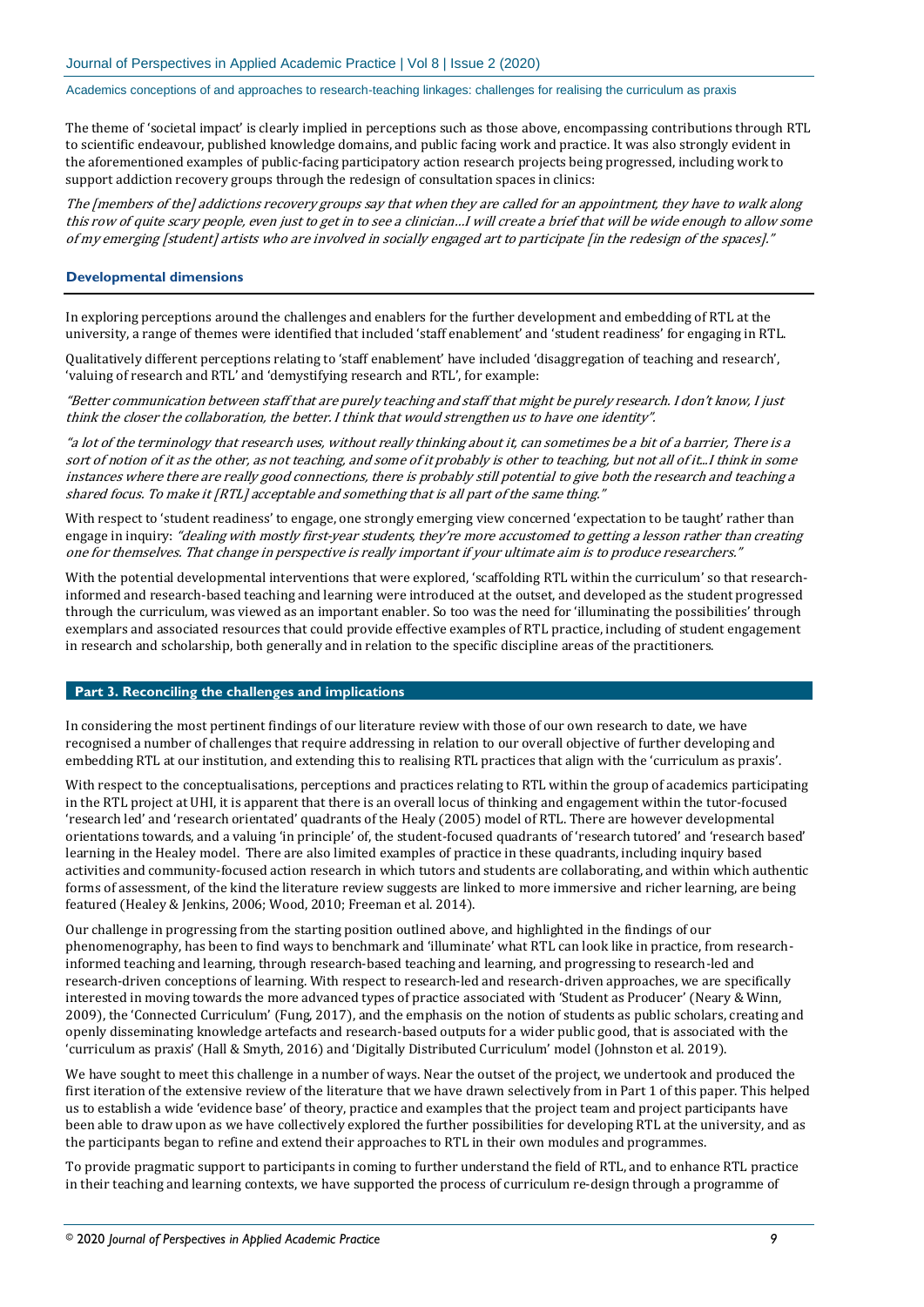participative, action-orientated workshops within which colleagues have been supported in co-designing RTL interventions which are currently at various stages of implementation. The initial workshops introduced the aims of the project and key concepts in RTL, within which we drew a distinction between: research-informed teaching and learning; students learning to do research (e.g. research methods); students learning in research mode (e.g. enquiry based); research focused and driven curricula models (including Student as Producer); and the curriculum as praxis (research focused and driven curricula and associated approaches to teaching and learning that are directly focused on addressing and responding to specific challenges and knowledge needs for organisations and groups within our communities, for wider society, and for the environment).

Participants were asked to benchmark where they were on the continuum above, and to identify medium and longer term enhancements to RTL that could be implemented, and evaluated, in relation to the specific module or programmes they had chosen to work on. This led into the production of what were effectively RTL design and implementation plans, which were refined through review and critical friend input. The critical friends identified to be part of the wider project team included internal and external experts already experienced in implementing RTL at the more 'advanced' end of the continuum above.

The production of the literature review as an evidence-base of theory and research, the participative workshops, and the critical friend input have all been vital to helping participants bridge the 'theory into practice' gap that was apparent from the initial phenomenographic interviews, and for identifying ways for participants to progress RTL practice along the continuum above in ways that are appropriate to their discipline, their students, the level of learning, and what is to be learned.

The workshops held latterly, prior to the COVID-19 pandemic impacting the UK in March 2020, had been focused on identifying and developing appropriate approaches for participants to research and evaluate the student experience with respect to the RTL enhancements they had begun to implement. In parallel, the project team and participants began to develop case studies relating to RTL practices in different disciplinary contexts, drawn from inside and beyond our own institution, to exemplify and share approaches, recommendations and lessons learned to guide the practice of others.

The various resources, workshop interventions, and evidence produced to date, and by the conclusion of the project in 2022, will be the basis for a 'RTL Toolkit' which will be a key output of the project, and which we intend will support the further cascading and embedding of RTL approaches at the university and within the sector (as the toolkit will be an open resource).

Important cultural and personal development dimensions to the furthering of RTL at the university emerged through our phenomenographic research. These included the need to 'demystify' RTL, and to introduce RTL from the outset of the student journey and 'scaffold' increasingly advanced engagement with research and RTL as students progress through their studies. These aspirations are now reflected in UHI's current Learning and Teaching Enhancement Strategy (LTES). This is a valuesbased strategy developed through consultation with staff and students during the early stages of the RTL project. One of the core values in the strategy is 'Engaging our students as researchers', defined thus: "We will engage students in researchbased activities appropriate to their subject and level of study, including discovery and enquiry based learning. Researchbased learning and teaching will become more prominent as students progress throughout levels of study, with an increasing focus on students undertaking research projects that have value for groups, communities and contexts beyond the university."

One important pedagogic response we have taken in relation to the above is to explore, within programmes, the development of Vertically Integrated Projects (Strachan, Marshall, Murray, Coyle & Sonnenberg-Klein, 2019) that are embedded across all levels of a programme, focused on producing substantial outputs for external use or application, and for which students take on increasing levels of responsibility as they progress through the curriculum. Further practical responses arising through, or influenced by, the RTL project include an increasing alignment of undergraduate dissertation topics to the needs of local businesses and community groups, and establishing an open access repository for dissertations and other final year student research projects as contributions both to societal needs and research more generally.

Relevant broader activities with which our efforts align, or through which they will be informed, include the development of a university framework, and related resources and developmental opportunities, for supporting engagement in educational scholarship and research. The development of this framework for 2021 is one of the implementation objectives within the aforementioned Learning and Teaching Enhancement Strategy, specifically to help embed the value of 'Engaging our students as researchers', and a key dimension of the framework will focus on developing RTL.

From our review of the literature, we are cognisant of the need for institutional wide change in the embedding of RTL to be supported by a strong vision, and clear guiding principles, which are progressive yet also understandable and implementable in practice. While have momentum within our project, and mechanisms for development are in place, we are also mindful that we do not have a coherent overarching 'vision' or ethos that is identifiable in the same way 'Student as Producer' or the 'Connected Curriculum' is. This is in part a challenge of trying to define a vision for RTL in a geographically, digitally distributed university that is both tertiary in nature (covering FE and HE) and comprised of multiple federated academic partners. It is a challenge to address going forward, with a clearer 'identify' perhaps yet to emerge from our collective efforts.

### **Next steps**

COVID-19 effectively paused the RTL project across 2020, and going forward into 2021, but did provide something of an opportunity to document our progress thus far. In terms of immediate next steps, we will be seeking to further consolidate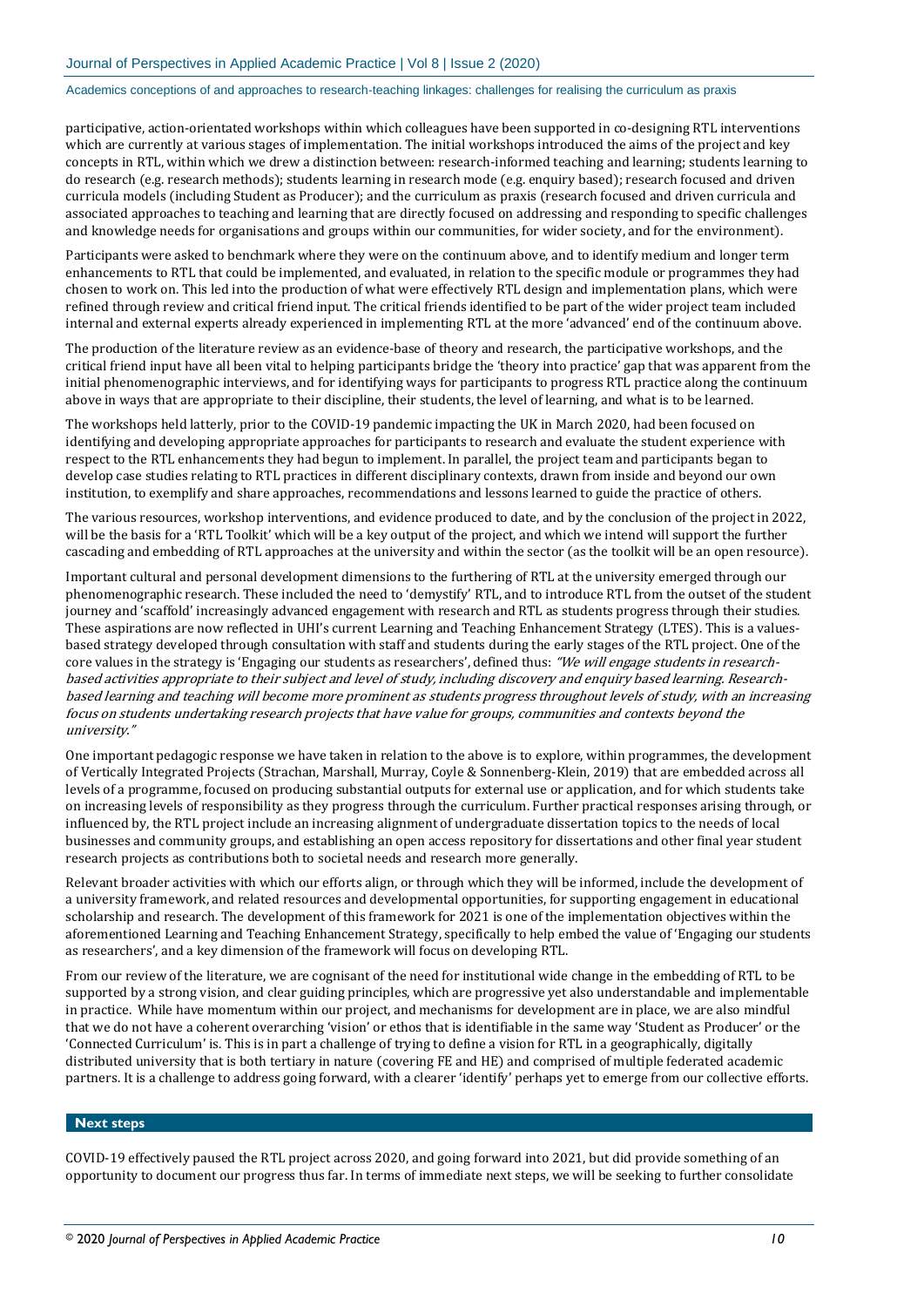our phenomenographic research by synthesising our findings across all of the 'categories of description' within an 'outcome space' that will articulate the relationship between the range of conceptions, perceptions, practices and experiences relating to RTL that our research identified. We will also be supporting participants to investigate the impacts of the RTL practices they were developed and implemented, and will be initiating a further series of professional development initiatives across the university that will allow those out with the project to engage in thinking about enhancing RTL in their own contexts. In due course, these activities will also support engagement with the aforementioned 'RTL Toolkit'.

Our second phenomenographic study, to determine the conceptions and approaches to RTL that are evident following engagement with the RTL project, will be conducted in late 2021/early 2022 and subsequently disseminated. Going forward we will also be disseminating our findings relating specifically to RTL within FE teaching and learning practice and provision.

# **Conclusion and recommendations**

Through the activities reported herein we are seeking to lay the foundations for wide-reaching and long-term change in RTL at our university. Within our work to further understand and more widely embed RTL we have undertaken an extensive review of the field which has grounded our own efforts, but which we also anticipate will be of use to other academics, educational leaders, and researchers who are interested in or beginning to negotiate the field of RTL. Our own research and findings have also underlined the usefulness of phenomenography as an approach to exploring and understanding how the academics participating think about, understand, and enact RTL in their own contexts. Our work also led us to identify practical steps and interventions that are now supporting us in progressing RTL at our university, and from these we identify the following specific recommendations for others seeking to enhance RTL at institutional, faculty or departmental level:

- While academics' may understand or perceive the broad nature and many of the benefits associated with RTL, the reality is that practice may be clustered around research-informed aspects of teaching and learning, extending beyond this mainly in relation to engaging students in research methods and undertaken dissertations
- Supporting staff to move beyond the above position, and to embrace what more advanced or sophisticated approaches to RTL might offer their students and external knowledge beneficiaries, requires efforts to 'demystify' the theory and language of RTL through tangible, relatable examples and exemplars
- Developing RTL in any substantial and meaningful way requires a significant endeavor in redesigning learning and teaching, and the curricula itself. It should therefore be approached and supported as a structured, longitudinal educational change initiative with appropriate professional development and peer support provision
- Embedding the language and ideas of RTL in the wider policies and processes of the institution, and finding practical ways to enact RTL, is an important element of ensuring wider and ongoing awareness and development out with and beyond the end of a specific RTL development project or initiative. For us a commitment to and embedding of RTL in our institutional learning and teaching strategy, and associated developments, have been important. So too have been emerging developments to link final year student research topics to external needs.

We hope our findings and key recommendations will be of value to the thinking of others and, when the longitudinal phenomenographic research is completed in full, provide a further useful contribution to the existing phenomenographic research relating to RTL. The findings of our research relate to the conceptions, perceptions and experiences of RTL amongst the academics who came forward to participate in the project. They are therefore not reflective of everything that is happening at the university with respect to more advanced RTL practices that align with the concept of the curriculum as praxis. We do believe, however, that the conceptions of and challenges relating to the development and practice of RTL that our research uncovered likely reflect the prevailing ones that will need to be addressed in our university, and in other institutions who are seeking to engage a greater number of staff in establishing an embedded culture of RTL.

#### *Biographies*

Michael Rayner is Professor of Higher Education and Dean of Research, University of the Highlands and Islands. He provides leadership for the development and extension of research excellence and culture, and is also responsible for the Graduate School.

Keith Smyth is Professor of Pedagogy and Head of the Learning and Teaching Academy at the University of the Highlands and Islands. Keith works across UHI leading learning and teaching enhancement initiatives and developing educational research.

Heather Fotheringham is Evidence-based Enhancement Lead for the University of the Highlands and Islands, based in the Learning and Teaching Academy. Heather leads initiatives that link data and scholarship to educational development.

#### *References*

Adedokun, O. & Burgess, W. (2011). Uncovering students' preconceptions of undergraduate research experiences'. Journal of STEM Education 12, 12-22.

Akerlind, G.S. (2004). A new dimension to understanding university teaching. Teaching in Higher Education, 9(3), 363-375.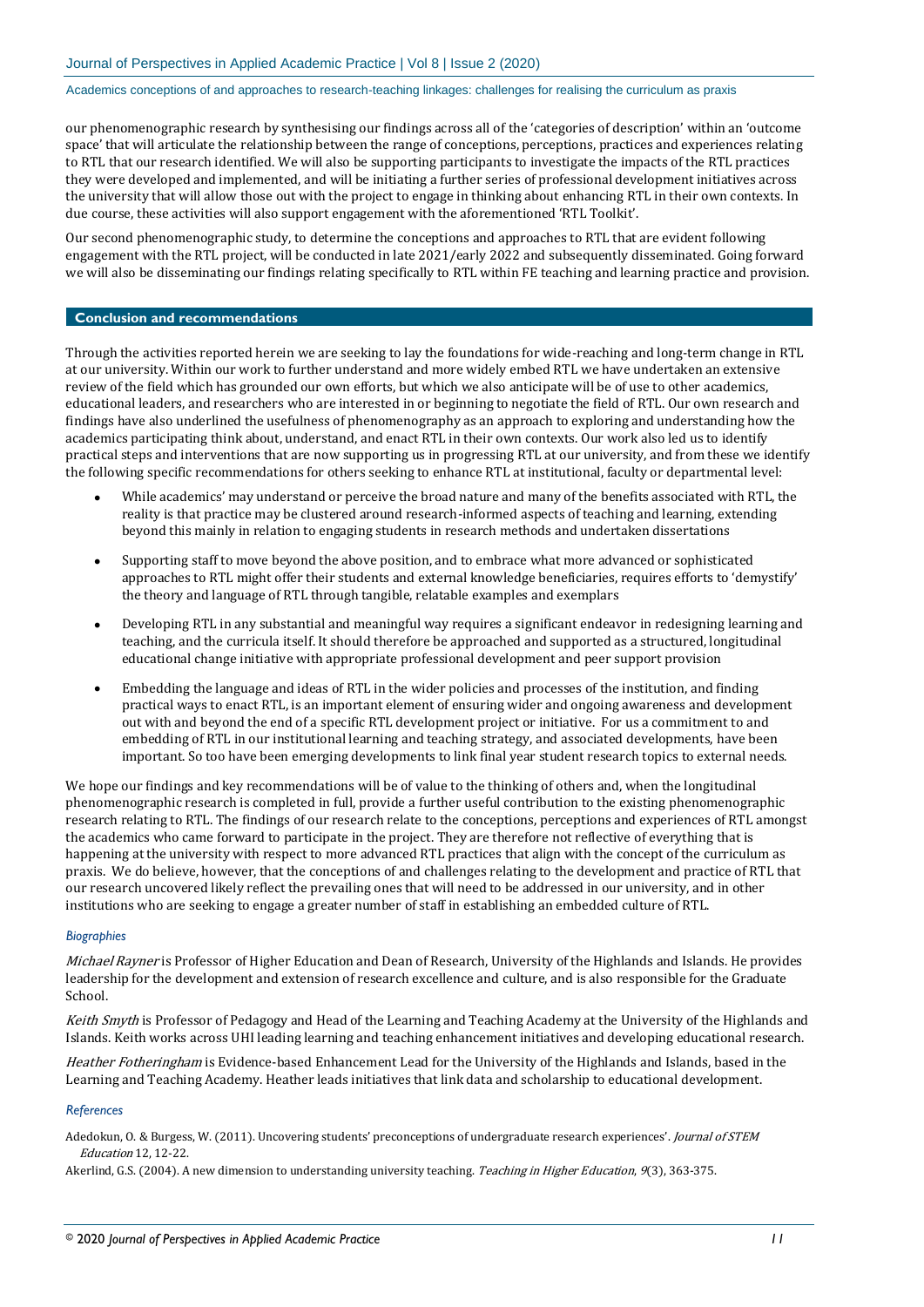- Amsler, S. & Canaan, J. (2008). Whither critical pedagogy in the neo-liberal university today? Two UK practitioners' reflections on constraints and possibilities' Enhancing Learning in the Social Sciences, <sup>1</sup>(2), 1-31
- Bazeley, P. (2010). Conceptualising research performance. Studies in Higher Education, 35(8), 889-903.

<https://doi.org/10.1080/03075070903348404>

- Blackmore, P. & Cousin, G. (2003). Linking teaching and research through research-based learning. *Educational Developments*, 4(4), 24-7. Boyer Commission on Educating Undergraduates in the Research University (1998) Reinventing undergraduate education: a blueprint for America's research universities. Stony Brook: State University of New York at Stony Brook.
- Brew, A. (2001). Conceptions of research: a phenomenographic study. Studies in Higher Education, 26(3), 271-285.
- Brew, A. (2006). Research and teaching: Beyond the divide. London: Palgrave MacMillan
- Brew, A. & Boud, D. (1995) Teaching and research: Establishing the vital link with learning. *Higher Education*, 29(3), 261-273. <https://doi.org/10.1007/BF01384493>
- Buckley, C. (2011). Student and staff perceptions of the research-teaching nexus. *Innovations in Education and Teaching International*, <sup>48</sup>(3), 313-322[. https://doi.org/10.1080/14703297.2011.593707](https://doi.org/10.1080/14703297.2011.593707)
- Centra, J. (1983), Research productivity and teaching effectiveness. Research in Higher Education, 18(4), 379-389. <https://doi.org/10.1007/BF00974804>
- Cheesman, K. (2015). Two sides of the coin: how a departmental culture of inquiry teaching and undergraduate research go hand in hand. In S. Latourelle (Ed.) Innovations in College Science Teaching (pp. 49-63). Society for College Science Teachers. Retrieved from [http://www.scst.org/wp-content/uploads/2013/10/scst\\_monograph\\_2015.pdf](http://www.scst.org/wp-content/uploads/2013/10/scst_monograph_2015.pdf)
- Dupin, C.M., Larsson M., Dariel. O., Debout, C. & Rothan-Tondeur M. (2015). Conceptions of learning research: variations amongst French and Swedish nurses. A phenomenographic study. Nurse Education Today, 35(1), 73-79[. https://doi.org/10.1016/j.nedt.2014.06.003](https://doi.org/10.1016/j.nedt.2014.06.003)
- Elken, M. & Wollscheid, S. (2016). The relationship between research and education: typologies and indicators A literature review. Oslo: Nordic Institute for Studies in Innovation, Research and Education (NIFU).
- Elton, L. (2001). Research and teaching: Conditions for a positive link. Teaching in Higher Education, 6(1), 43-56. <https://doi.org/10.1080/13562510020029590>
- Feldman, K. (1987). Research productivity and scholarly accomplishment of college teachers as related to their instructional effectiveness: a review and exploration. Research in Higher Education, <sup>26</sup>(3), 227-298[. https://doi.org/10.1007/BF00992241](https://doi.org/10.1007/BF00992241)
- Freeman S., Eddy S., McDonough M., Smith M., Okoroafor N., Jordt H., & Wenderoth M. (2014). Active learning increases student performance in science, engineering, and mathematics. Proceedings of the National Academy of Science USA, 111(23), 8410-8415. <https://doi.org/10.1073/pnas.1319030111>
- Freire, P. (1970). The Pedagogy of the Oppressed, London: Penguin
- Fung, D. (2017). A Connected Curriculum for Higher Education. London: UCL Press. Retrieved from [http://www.ucl.ac.uk/ucl-press/browse](http://www.ucl.ac.uk/ucl-press/browse-books/a-connected-curriculum-for-higher-education)[books/a-connected-curriculum-for-higher-education.](http://www.ucl.ac.uk/ucl-press/browse-books/a-connected-curriculum-for-higher-education)
- Galbraith, C. & Merrill, G. (2012). Faculty research productivity and standardised student learning outcomes in a University teaching environment: A Bayesian analysis of relationships. *Studies in Higher Education*, 37(4), 469-480. <https://doi.org/10.1080/03075079.2010.523782>
- Hajdarpasic, A., Brew, A. & Popenici, S. (2015). The contribution of academics' engagement in research to undergraduate education. *Studies* in Higher Education, <sup>40</sup>(4), 644-657[. https://doi.org/10.1080/03075079.2013.842215](https://doi.org/10.1080/03075079.2013.842215)
- Hall, R. and Smyth, K. (2016). Dismantling the Curriculum in Higher Education. Open Library of Humanities, 2(1). Retrieved from: <http://doi.org/10.16995/olh.66>
- Hattie, J. & Marsh, H. W. (1996). The relationship between research and teaching: A meta-analysis. Review of Educational Research, 66(4), 507-542[. https://doi.org/10.3102/00346543066004507](https://doi.org/10.3102/00346543066004507)
- Healey, M. (2005). Linking research and teaching exploring disciplinary spaces and the role of inquiry-based learning. In R. Barnett (Ed.) Reshaping the university: new relationships between research, scholarship and teaching (pp. 30-42). Maidenhead: McGraw-Hill/Open University Press.
- Healey, M. & Jenkins, A. (2006). Strengthening the teaching-research linkage in undergraduate courses and programs. In C. Kreber (Ed.) Exploring research-based teaching. New directions for teaching and learning ,107, 45-55.

Healey, M. (2009). *Developing Undergraduate Research and Inquiry*. York: Higher Education Academy

- Healey, M., Jordan, F., Pell, B. & Short, C. (2010). The research-teaching nexus: A case study of students' awareness, experiences and perceptions of research. *Innovation in Education and Training International, 47*(2), 235-246. <https://doi.org/10.1080/14703291003718968>
- Humboldt, W. von (1810). Über die innere and äußere Organisation der höheren wissenschaftlichen Anstalten in Berlin. In H. Weinstock (Ed.) (1957) Wilhelm von Humboldt (pp. 126-134). Frankfurt: Fischer Bücherei.
- Jenkins, A., Blackman, T., Lindsay, R. & Paton-Saltzberg, R. (1998). Teaching and research: student perspectives and policy implications. Studies in Higher Education, 23, 127-142[. https://doi.org/10.1080/03075079812331380344](https://doi.org/10.1080/03075079812331380344)
- Johnston, B., MacNeill, S. and Smyth, K. (2019). Conceptualising the Digital University: The intersection of policy, pedagogy and practice. Switzerland: Palgrave MacMillan.
- Joseph-Richard, P. & Tansy Jessop (2020). A phenomenographic study of research informed teaching through the eyes of Masters' students, Studies in Higher Education, 45(4), 847-861[. https://doi.org/10.1080/03075079.2018.1554640](https://doi.org/10.1080/03075079.2018.1554640)
- Kawulich, B., Garner, M.W.J. & Wagner, C. (2009) Students' conceptions and misconceptions of social research. Qualitative Sociology Review, V(3), 5-25. Retrieved from[: http://www.qualitativesociologyreview.org/ENG/Volume14/abstracts.php](http://www.qualitativesociologyreview.org/ENG/Volume14/abstracts.php)
- Kyvik, S. (2013). The academic researcher role: Enhancing expectations and improved performance. Higher Education, 65(4), 525-538. Retrieved fro[m http://www.jstor.org/stable/23470836](http://www.jstor.org/stable/23470836)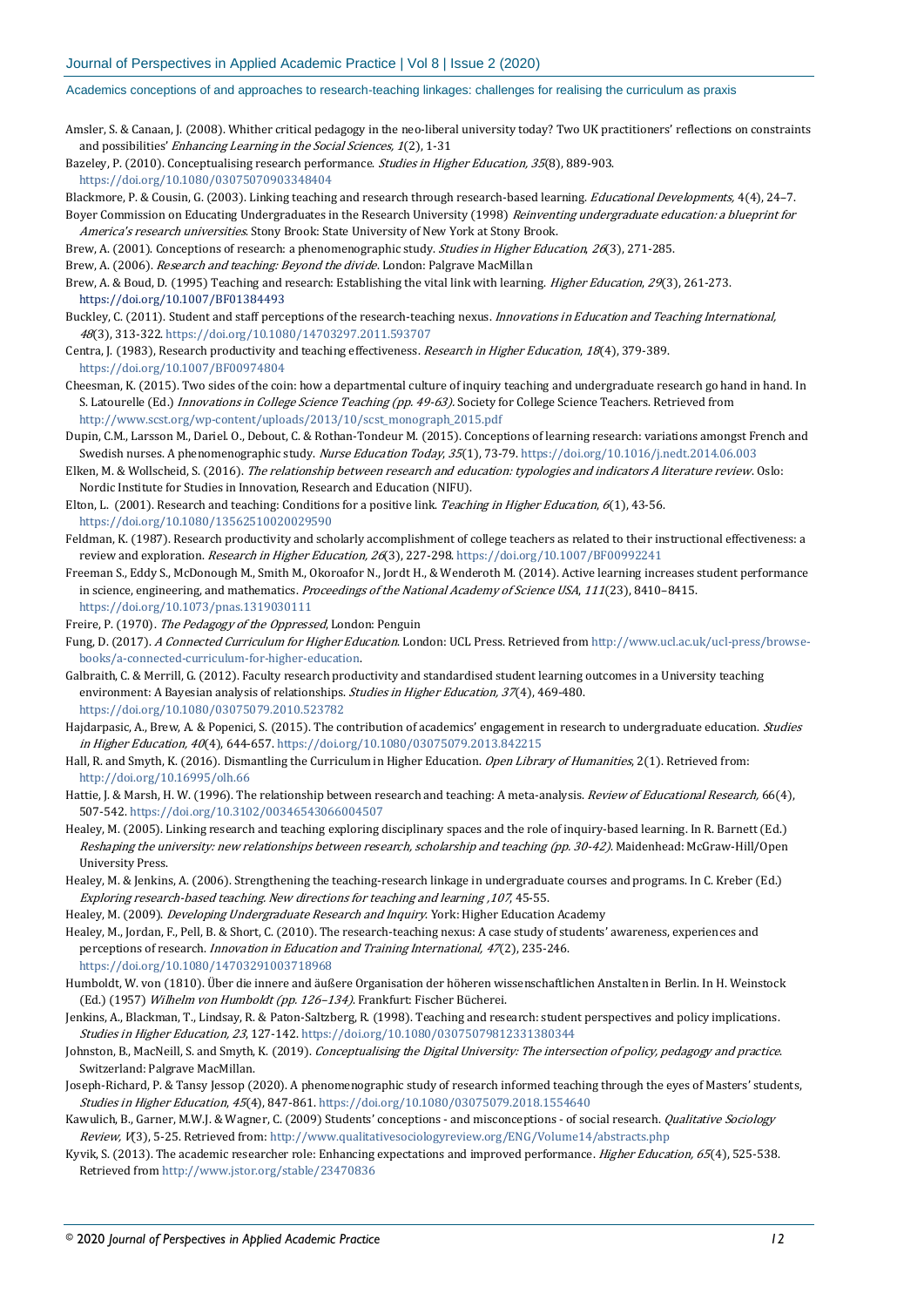- Larsson, M., Mårtensson, K., Price, L., & Roxå. T. (2020) Constructive friction? Charting the relation between educational research and the scholarship of teaching and learning. Teaching & Learning Inquiry,  $8(1)$ , 61-75. Retrieved from: [https://doi.org/10.20343/teachlearninqu.8.1.5.](https://doi.org/10.20343/teachlearninqu.8.1.5)
- Levy, P. & Petrulis, R. (2012). How do first-year university students experience inquiry and research, and what are the implications for the practice of inquiry-based learning?. Studies in Higher Education, 37(1), 85-101[. https://doi.org/10.1080/03075079.2010.499166](https://doi.org/10.1080/03075079.2010.499166)
- Lindsay, R., Breen, R. & Jenkins, A. (2002). Academic research and teaching quality: the views of undergraduate and postgraduate students. Studies in Higher Education, <sup>27</sup>(3), 309-327[. https://doi.org/10.1080/03075070220000699](https://doi.org/10.1080/03075070220000699)
- Malcolm, M. (2014). A critical evaluation of recent progress in understanding the role of the research-teaching link in higher education. Higher Education, <sup>67</sup>(3), 289-301[. https://doi.org/10.1007/s10734-013-9650-8](https://doi.org/10.1007/s10734-013-9650-8)
- Martin, E., Trigwell, K., Prosser, M. & Ramsden, P. (2003). Variation in the experience of leadership of teaching in Higher Education. Studies in Higher Education, 28(3), 247-259.
- Marton, F. (1994). Phenomenography. In T. Husen & N. Postlethwaite (Eds.) International Encyclopaedia of Education, (pp. 4424-4429). Pergamon.
- Marton, F., Hounsell, D. & Entwistle, N., (Eds.) (2005). The Experience of Learning: Implications for teaching and studying in higher education (3rd edition). University of Edinburgh, Centre for Teaching, Learning and Assessment. Retrieved from: <https://www.ed.ac.uk/institute-academic-development/learning-teaching/research/experience-of-learning>
- Mcnay, I. (2006). Delivering mass Higher Education The reality of policy in practice. In I. Mcnay (Ed.) Beyond Mass Higher Education (pp. 1-14). Maidenhead: SRHE and Open University Press
- NCIHE (National Committee of Inquiry into Higher Education) (1997). *Higher education in the learning society*. Report of the National Committee of Inquiry into Higher Education: The Dearing Report. London: HMSO. Retrieved from <http://www.educationengland.org.uk/documents/dearing1997/dearing1997.html>
- Neary, M. (2010). Student as Producer: A Pedagogy for the Avant-Garde; Or, How Do Revolutionary Teachers Teach? Learning Exchange, <sup>1</sup>(1). Retrieved from <http://eprints.lincoln.ac.uk/4186/>
- Neary, M., Saunders, G., Hagyard, A., & Derrico, D. (2014). Student as Producer: research-engaged teaching, an institutional strategy. York: Higher Education Academy. Retrieved from

[https://www.heacademy.ac.uk/system/files/hub/download/lincoln\\_ntfs\\_2010\\_project\\_final\\_report\\_fv.pdf](https://www.heacademy.ac.uk/system/files/hub/download/lincoln_ntfs_2010_project_final_report_fv.pdf)

- Neary, M. & Winn, J. (2009). The student as producer: Reinventing the student experience in higher education. In L. Bell, H. Stevenson & M. Neary (Eds.) The future of higher education: Policy, pedagogy and the student experience (pp. 126-138). New York: Continuum
- Neumann, R. (1992). Perceptions of the research-teaching nexus: a framework for analysis. Higher Education, <sup>23</sup>(2), 159-171. <https://doi.org/10.1007/BF00143643>
- Neumann, R. (1994). The Teaching-Research Nexus: Applying a Framework to University Students' Learning Experiences. European Journal of Education, <sup>29</sup>(3), 323-338[. http://doi.org/10.2307/1503744](http://doi.org/10.2307/1503744)
- Ozay, S. (2012), The dimensions of research in undergraduate learning. Teaching in Higher Education, 17(4), 453-464. <http://doi.org/10.1080/13562517.2011.641009>
- Pascarella, E.T. & Terenzini, P.T. (2005). How college affects students (Volume 2): a third decade of research. San Francisco: Jossey-Bass
- Ramsden, P. & Moses, I. (1992). Associations between research and teaching in Australian higher education. *Higher Education*, 23(3), 273-295[. https://doi.org/10.1007/BF00145017](https://doi.org/10.1007/BF00145017)
- Rikowski, G. (2006). Caught in the storm of capital: Teacher professionalism, managerialism and neoliberalism in schools. A paper prepared for Education, Culture & Society (EDU3004) Students, School of Education, University of Northampton. Retrieved from <http://www.flowideas.co.uk/?page=articles&sub=Caught%20in%20the%20Storm%20of%20Capital>
- Robertson, J. & Bond, C.H. (2001). Experiences of the relation between teaching and research: what do academics value? Higher Education Research and Development, 20(1), 5-19[. https://doi.org/10.1080/07924360120043612](https://doi.org/10.1080/07924360120043612)
- Smeby, J. (1998) 'Knowledge Production and Knowledge Transmission. The interaction between research and teaching at universities'. Teaching in Higher Education 3(1), 5-20[. https://doi.org/10.1080/1356215980030101](https://doi.org/10.1080/1356215980030101)
- Spronken-Smith, R., Walker, R., O'Steen, W., Matthews, H., Batchelor, J. & Angelo, T. (2008). Reconceptualising inquiry-based learning: Synthesis of findings. Wellington, NZ: Ako Aotearoa, The National Centre for Tertiary Teaching Excellence. Retrieved from <https://akoaotearoa.ac.nz/project/inquiry-based-learning/resources/books/synthesis-findings>
- Stanton, A., Taylor, R. & Stanaland, A. (2009). An examination of the relationship between research attitudes and behaviors of business school faculty. Academy of Educational Leadership Journal, 13(3), 37-49.
- Strachan, S.M., Marshall, S., Murray, P., Coyle, E.J. & Sonnenberg-Klein, J. (2019). Using Vertically Integrated Projects to embed research-based education for sustainable development in undergraduate curricula. International Journal of Sustainability in Higher Education, 20(8), 1313-1328[. https://doi.org/10.1108/IJSHE-10-2018-0198](https://doi.org/10.1108/IJSHE-10-2018-0198)
- Trigwell, K., Prosser, M. & Taylor, P. (1994). Qualitative differences in approaches to teaching first year university science. *Higher Education*, 27, 75-84.
- Trigwell, K., Prosser, M. & Waterhouse, F. (1999). Relations between teachers' approaches to teaching and students' approaches to learning. Higher Education, 37, 57-70.
- Turner, N., Wuetherick, B. & Healey, M. (2008). International perspectives on student perceptions of research: the role of academic development in implementing research-based teaching and learning in higher education. International Journal for Academic Development, <sup>13</sup>(3), 161-173
- Various (1988) The Magna Charta of the European Universities. Retrieved from [http://www.magna-charta.org](http://www.magna-charta.org/)
- Vygotsky, L. (1986) (A. Kozulin, Ed.). Thought and Language. Cambridge: MIT Press
- Wood, J. (2010). Inquiry-based learning in the arts: A Meta-analytical Study. CILASS (Centre for Inquiry-based Learning in the Arts and Social Sciences): University of Sheffield. Retrieved fro[m https://core.ac.uk/reader/17353070](https://core.ac.uk/reader/17353070)